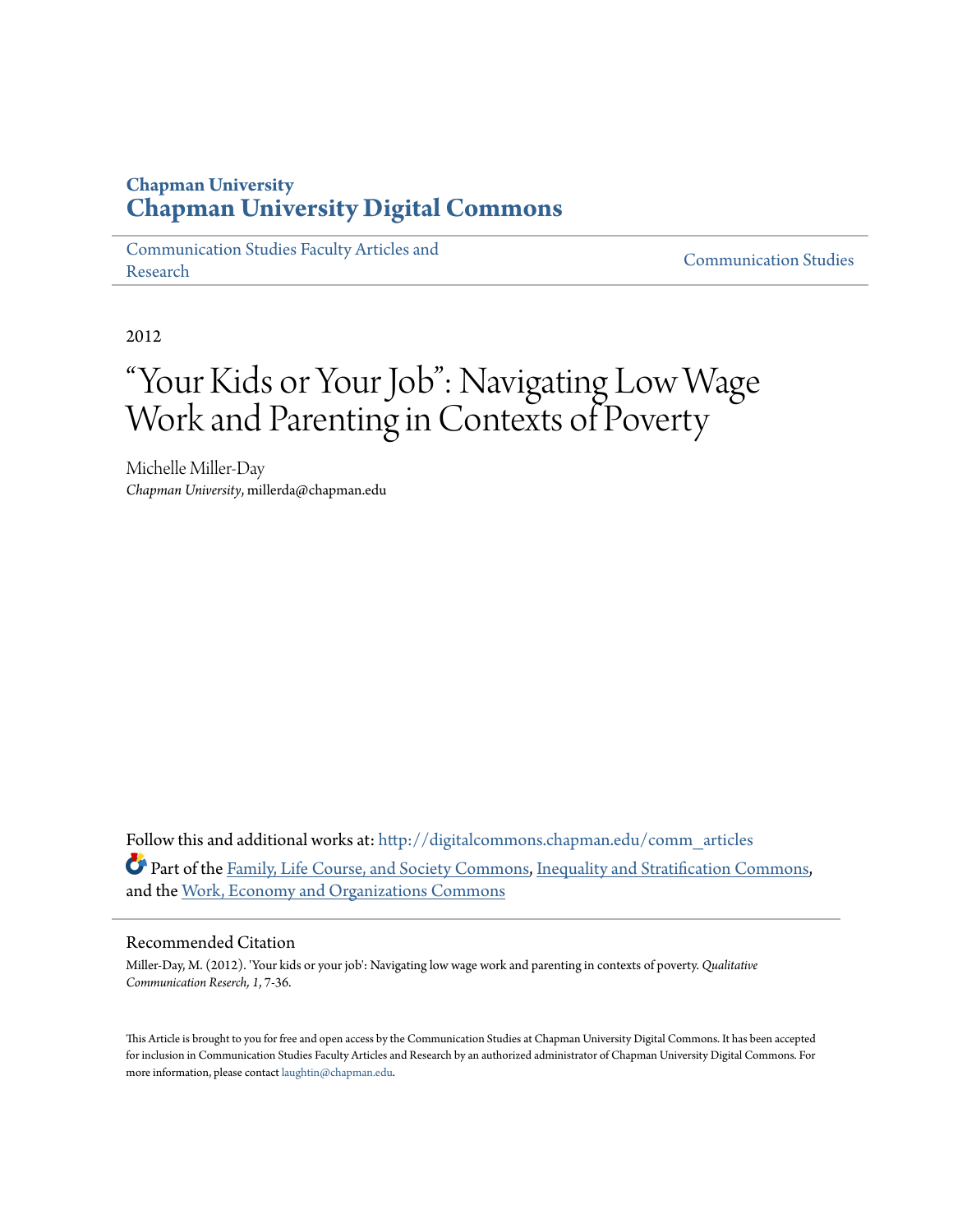## "Your Kids or Your Job": Navigating Low Wage Work and Parenting in Contexts of Poverty

#### **Comments**

This article was originally published in *Qualitative Communication Research*, volume 1, in 2012. It is also available in *[JSTOR](http://www.jstor.org/stable/10.1525/qcr.2012.1.1.7)*.

#### **Copyright**

University of California Press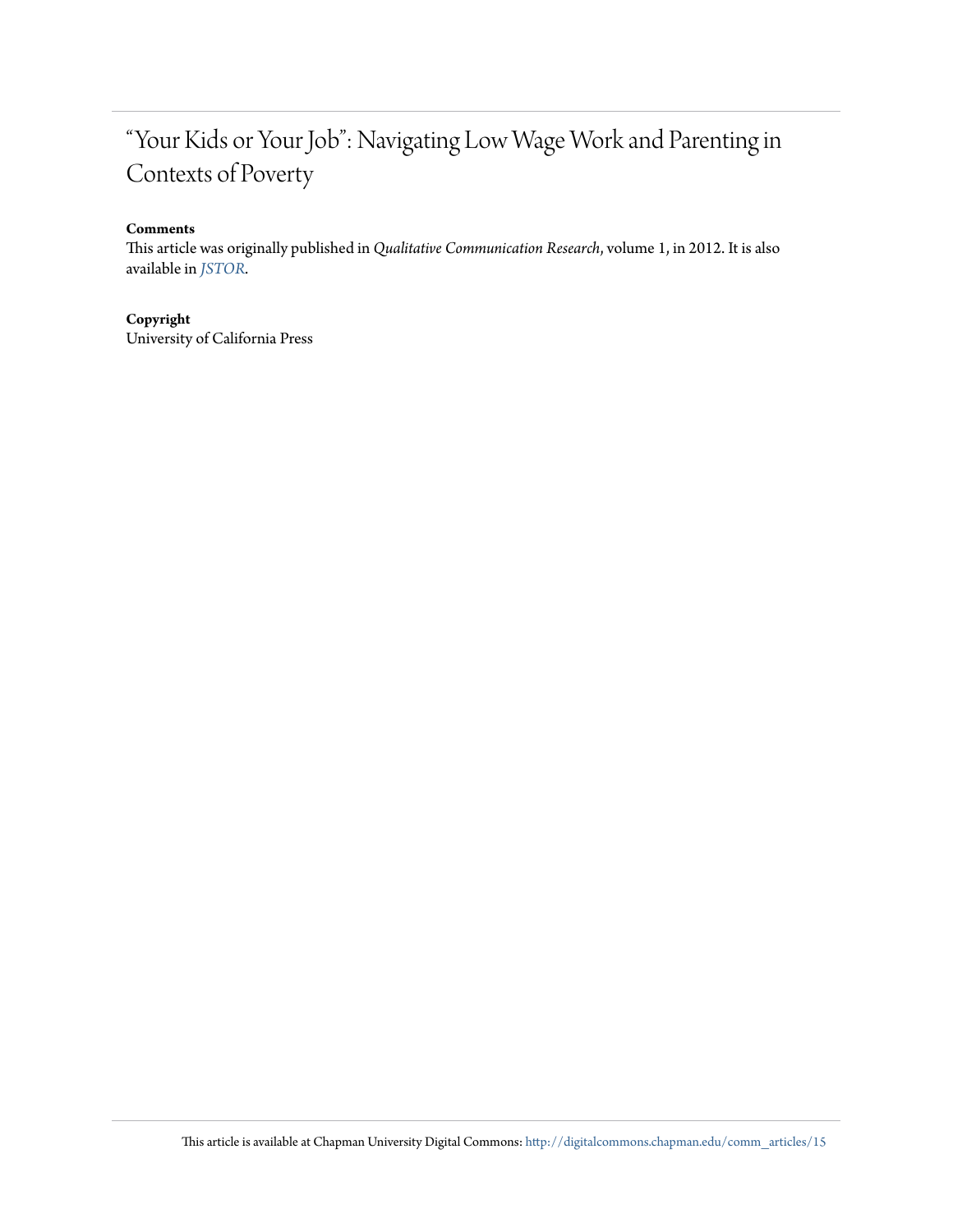## "Your Kids or Your Job"

### Navigating Low Wage Work and Parenting in Contexts of Poverty

Michelle Miller-Day



Contexts of poverty seem to magnify vulnerabilities in mothers, especially women who have few resources for coping and little support in parenting. Adding to the challenges of poverty are government mandates to move women off of welfare into the workforce. Focusing on the experiences of four mothers who moved from welfare into the low-wage workforce and then back to unemployment, this study offers a description of how these mothers and their adolescent children navigate and make sense of low-wage work, family life, and cumulative disadvantage.

*Keywords*: communication, poverty, work-family, parenting, adolescence, qualitative research

In their study of women navigating the transition from welfare into low-wage employment, Miller-Day and McManus (2009) described a mother of four, Monica, who, when asked about managing work and her family replied,

What's important is that mothers are warm, firm, and responsive and—most of all—convey to their children that they are the mother's

*Qualitative Communication Research,* Volume 1, Number 1, Spring 2012, pp. 7–36. Copyright © 2012 Left Coast Press, Inc. All rights reserved.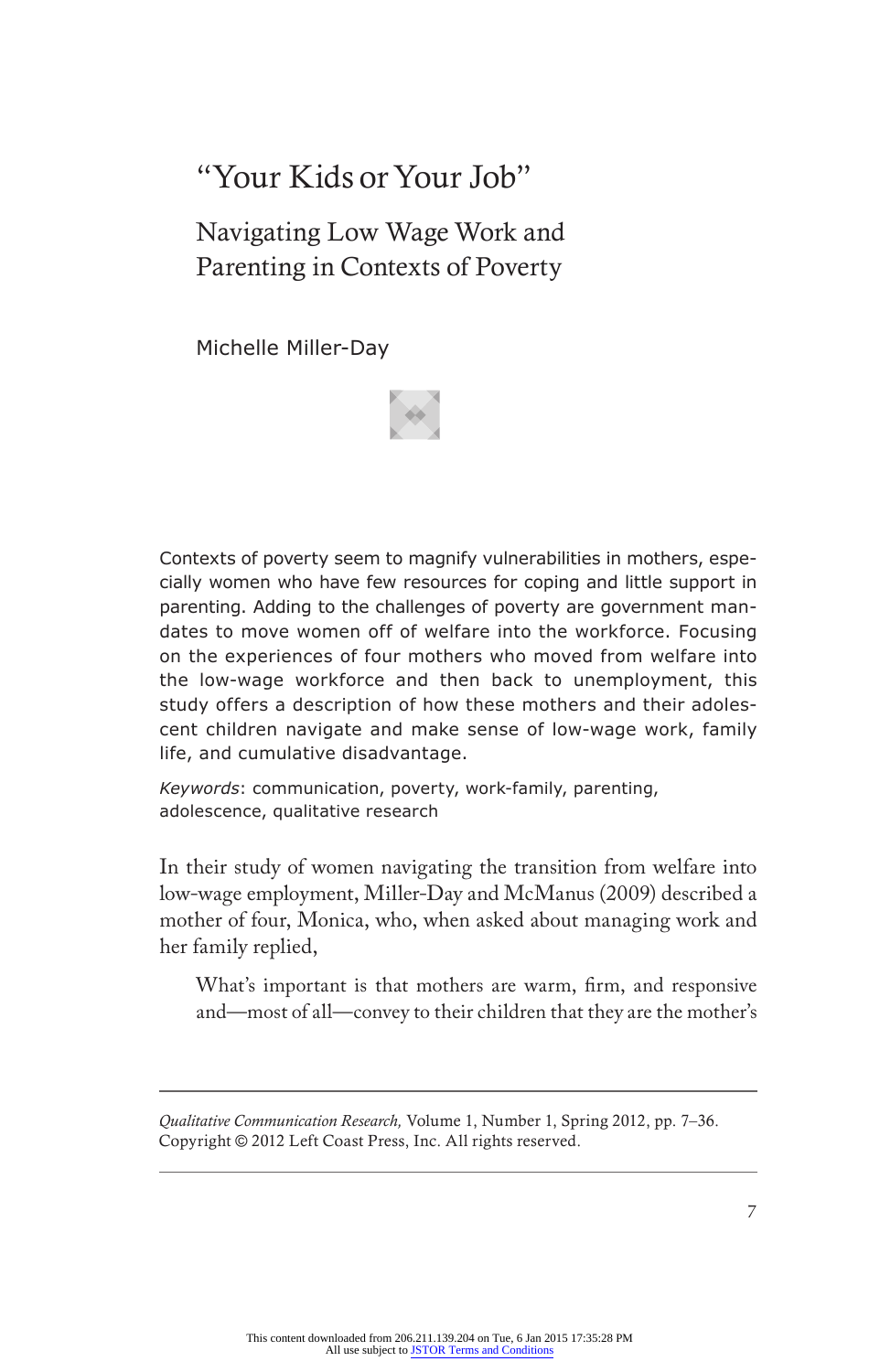priority. No matter what the struggle, always let the kids know that they are what matter more than anything else. (p. 75)

Yet, as the mothers in this study revealed, it is difficult to convey to your children that they matter more than anything else when "there is nowhere to go. Can't afford your rent. Gotta take care of the kids. Trying to keep this job. Don't have no transportation….You're back at the shelter [and] you feel stuck" (p. 70).

Some research on low-income families suggests that contexts of poverty seem to magnify vulnerabilities in parents, especially mothers, and this is exacerbated by access to few resources for coping, making it difficult for many mothers to actively parent their children (Sharlin & Shamai, 2000). Moreover, as many mothers struggle with poverty and moving into low wage employment, once they are working, their difficult work situations and job instability tend to increase stress and decrease maternal availability, reduce parental monitoring, weaken mother-youth relations, and increase the likelihood that their adolescent children will experience negative outcomes (Hsueh & Yoshikawa, 2007; Morris, Huston, Duncan, Crosby, & Bos, 2001), without much economic benefit to the household (Hildebrandt & Stevens, 2009; Ziliak, 2009). Research in social epidemiology argues that there may be cumulative disadvantage for these youth, whereby various independent risks (e.g., absent parent, poor education, risky neighborhoods) accumulate, resulting in the psycho-social and developmental disadvantages that poor children tend to experience (Berkman & Kawachi, 2000; Evans, 2004; Merton, 1975). Yet, little is known about how the context of cumulative disadvantage impacts women's decisions to work outside the home and their maternal practices.

In a larger quantitative study of low-wage maternal work and mother-adolescent relations, Miller-Day and McManus (2009) found that a significant number of women moved in and out of employment during the course of their study, with many choosing to live below the poverty level with no welfare support at all, rather than stay in lowwage jobs. Yet, there was no clear reason for this pattern or any clear picture of how daily life was for these families. Therefore, I embarked on this current study to dig deeper and gain more of an in-depth and nuanced understanding of these issues. To understand something in general, we must first examine the particular. Therefore, the purpose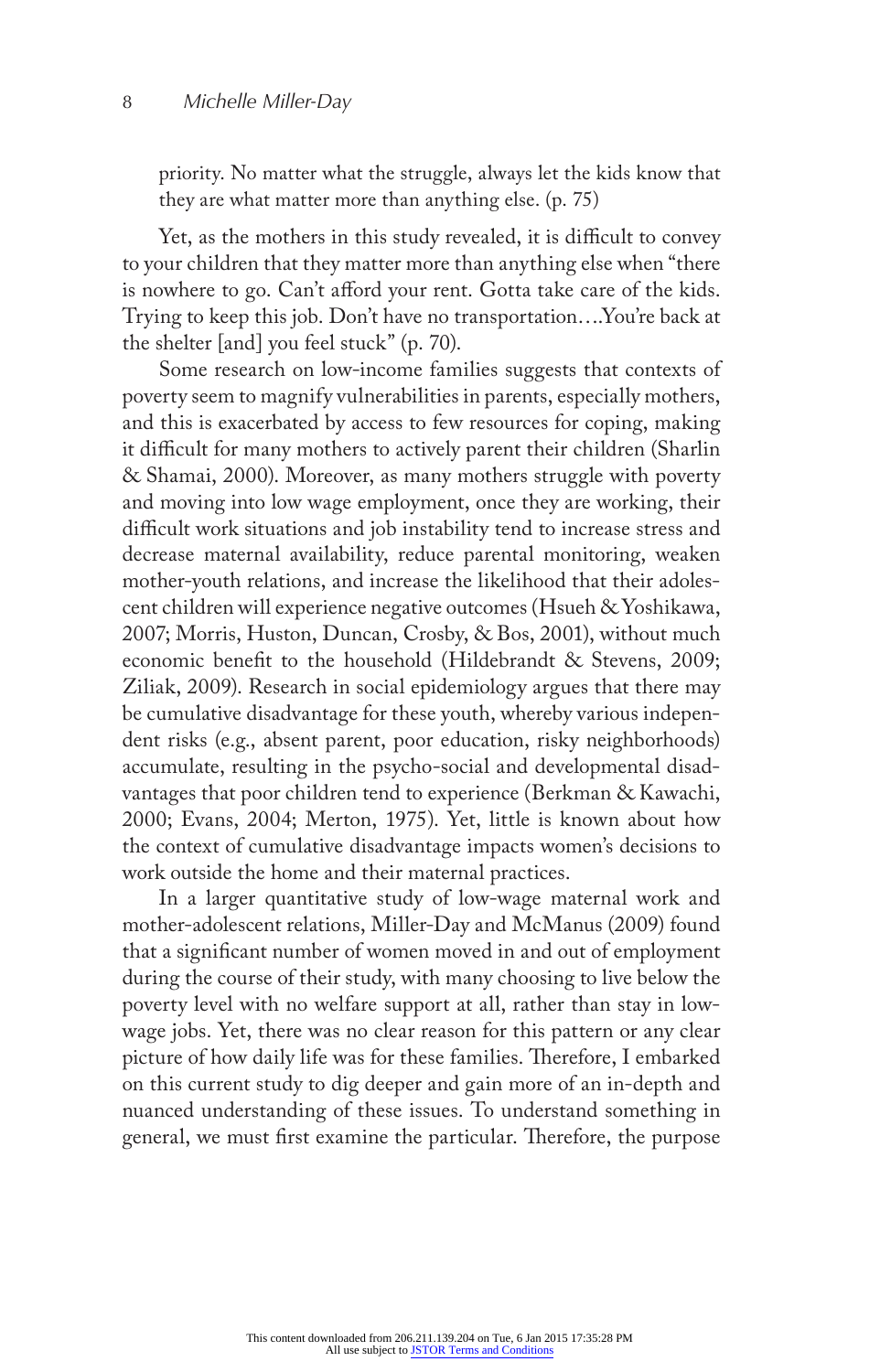of the current study is to describe and understand the experiences of four pairs of mothers and adolescents from this larger study as they navigate work, family life, and cumulative disadvantage.

#### Background

In an effort to address poverty, the passage of the Personal Responsibility and Work Opportunity Reconciliation Act (PRWOR) in the 1990s changed the ecology of many families by creating incentives for welfare recipients by influencing them to enter the workforce as quickly as possible (PRWOR, 1996). The impact has been marked, with welfare recipients decreasing by 51% at the end of the 20th century, but ultimately increasing the ranks of low-income and working poor families (Fremstad, 2004). As Hastings, Taylor, and Austin (2005) note, the general tendency to "constrain public welfare programs has forced poor families into a continuous survival mode involving temporary jobs and time-limited public benefits" (p. 56).

In the years following the 1996 welfare reforms, labor force participation among unmarried mothers increased by nearly 20% (Blank & Haskins, 2002; Mishel, Bernstein, & Boushey, 2003). No other group of women (single women without children, married women with or without children) or men experienced such a dramatic increase in employment (Kaushal, Gao, & Waldfogal, 2006). This dramatic change has fueled concern about the effects of poverty on children.

Fluctuating welfare and employment rates, however, do not adequately illustrate the complex lived experiences of single mothers living in poverty in the United States as they navigate parenting and employment. As Coley et al. (2007) stated, a more nuanced understanding of how these families are faring post-PRWORA is necessary, and this requires that we dig more deeply. In the wake of the 1996 welfare reform, many wondered how poor children and families would be impacted, with most of the concern directed at families with young children (Brooks, Hair, & Zaslow, 2001; Morris et al., 2001). Yet, more than a decade of research has revealed that adolescents tend to be negatively affected by their mother's transition into the low-wage workforce, citing increases in adolescent drug use, delinquent activity, and decreases in school achievement (Brooks et al., 2001; Knitzer, 2000).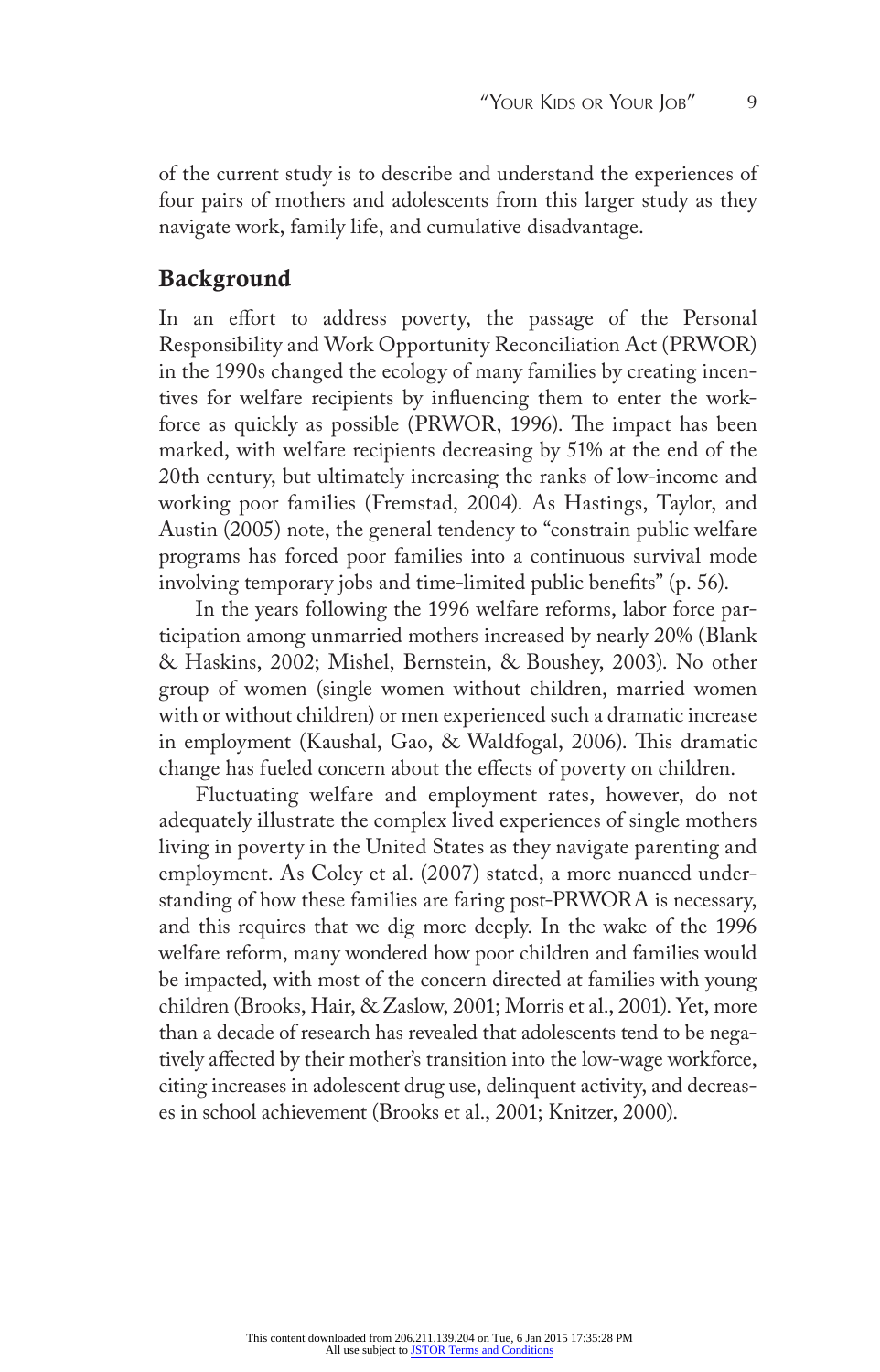#### Why Adolescents?

Early adolescence is a developmental period characterized by both new opportunities for growth and heightened risk. For example, delinquent behavior approximately doubles between ages 9 and 15, before beginning to decline at age 17 (Achenbach, Howell, Quay, & Conners, 1991). The transition into high school is associated with a decline in grades and school engagement (Seidman, Aber, Allen, & French, 1996). Substance use increases rapidly from the sixth to the ninth grade (Oetting & Beauvais, 1990; Wills, McNamara, Vacarro, & Hinkey, 1996), and between ages 10 and 15, youth also experience a three-fold increase in depressed mood and a dramatic increase in affective disorders (Compas, Ey, & Grant, 1993; Kazdin, 1989). Approximately 13% of teens have had sexual intercourse by age 15, with sexual activity common by the late teen years and accompanied by increases in sexually transmitted disease and unintended pregnancy (Abma, Martinez, Mosher, & Dawson, 2010).

Although there may be cultural perceptions that during adolescence parents no longer exert any influence on their children, researchers have found that parent-adolescent relationships are highly consequential for youth. Parenting practices such as parental involvement and monitoring and relational factors such as social support and effective communication continue to influence adolescents' academic achievement, substance use, and conduct problems (Allen & Land, 1999; Jacobson & Crockett, 2000; Miller-Day & Kam, 2010; Ripple & Luthar, 2000). A strong commitment to education and bonding to school, along with meaningful inclusion of youth in activities outside the home, are related to later initiation and lower frequency of sexual activity (Ayers, Williams, Hawkins, Peterson, & Abbott, 1999; Youniss, Yates, & Su, 1997). However, as recent research suggests, low-income working mothers in particular tend to have limited opportunities to monitor their adolescents' schoolwork or get them involved in activities outside the home (Lareau, 2003).

#### Theoretical Lens

Understanding how family relationships have an impact on adolescents' well-being is of great concern since family processes play a key role in shaping children's developmental trajectories (Repetti, Robles,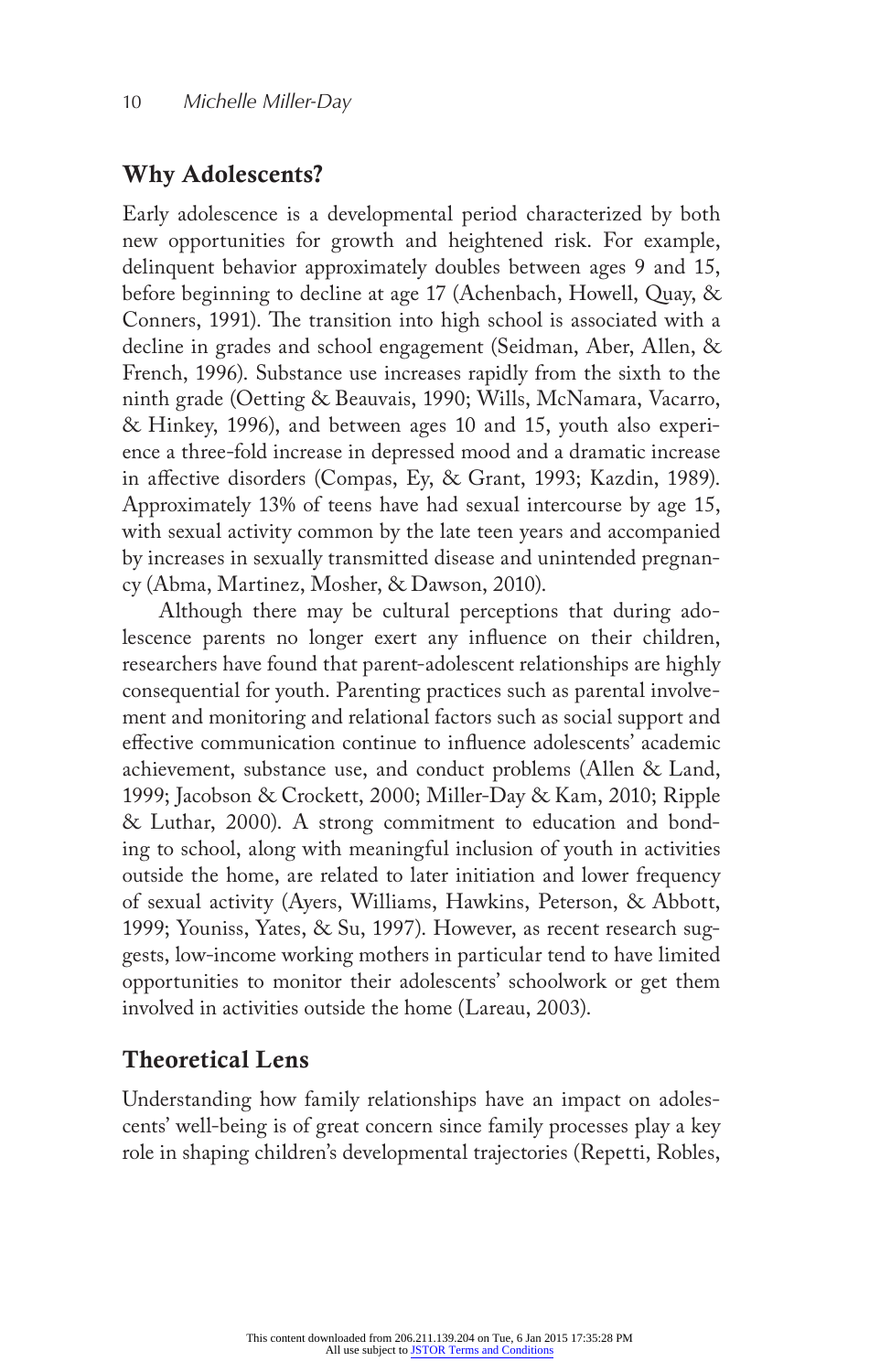& Reynolds, 2011). Adolescents' mental and physical functioning hinge, in part, on the quality of parent-child interaction and parents' roles as socializing agents, models and managers of behavior (Davies, Cummings, & Winter, 2004). Across all socio-economic strata, exposure to parental processes such as parental monitoring has been found in numerous studies to promote children's well-being and lessen participation in risky problem behaviors such as substance use and delinquency (Cummings & Davies, 2010).

Variable-analytic studies of these processes have led to the development of various theories such as emotional security theory (Davies & Sturge-Apple, 2007) and the family resilience framework (Walsh, 2002), explaining how family processes are central to predicting adolescent outcomes. Yet, much of this work has had little to say about how parents and adolescents experience the phenomenon of living and growing in a family context impacted by poverty. Therefore, we are faced with the challenge of understanding more about how family processes are enacted and experienced by parents and adolescents and how these shape family members' well being.

To address this challenge from a communication perspective, I apply the lens of social constructionism to view, describe, and organize the interpretations of those participating in this investigation. Social constructionism is a sociological theory of knowledge that argues that we create understandings of social phenomena such as "mothering" in social contexts, and that interactions with others serve to construct our notions of what is real (Hacking, 1999). By applying a constructionist theoretical lens in this study, I seek to discover how mothers assign meaning to maternal work and how both mothers and adolescents enact mother-child relations in contexts of poverty.

#### Methods

To describe the experiences of disadvantaged mother-adolescent dyads and provide a detailed understanding of how mothers and adolescents in these families interpret their daily lives, I conducted a qualitative study of four mother-adolescent pairs participating in a larger study of maternal low-wage work and mother-adolescent relations (Miller-Day & McManus, 2009), employing an ethnographic approach. The word ethnography literally means to write about people or cultures, from the Greek words *ethnos* (people) and *graphei* (to write), and at the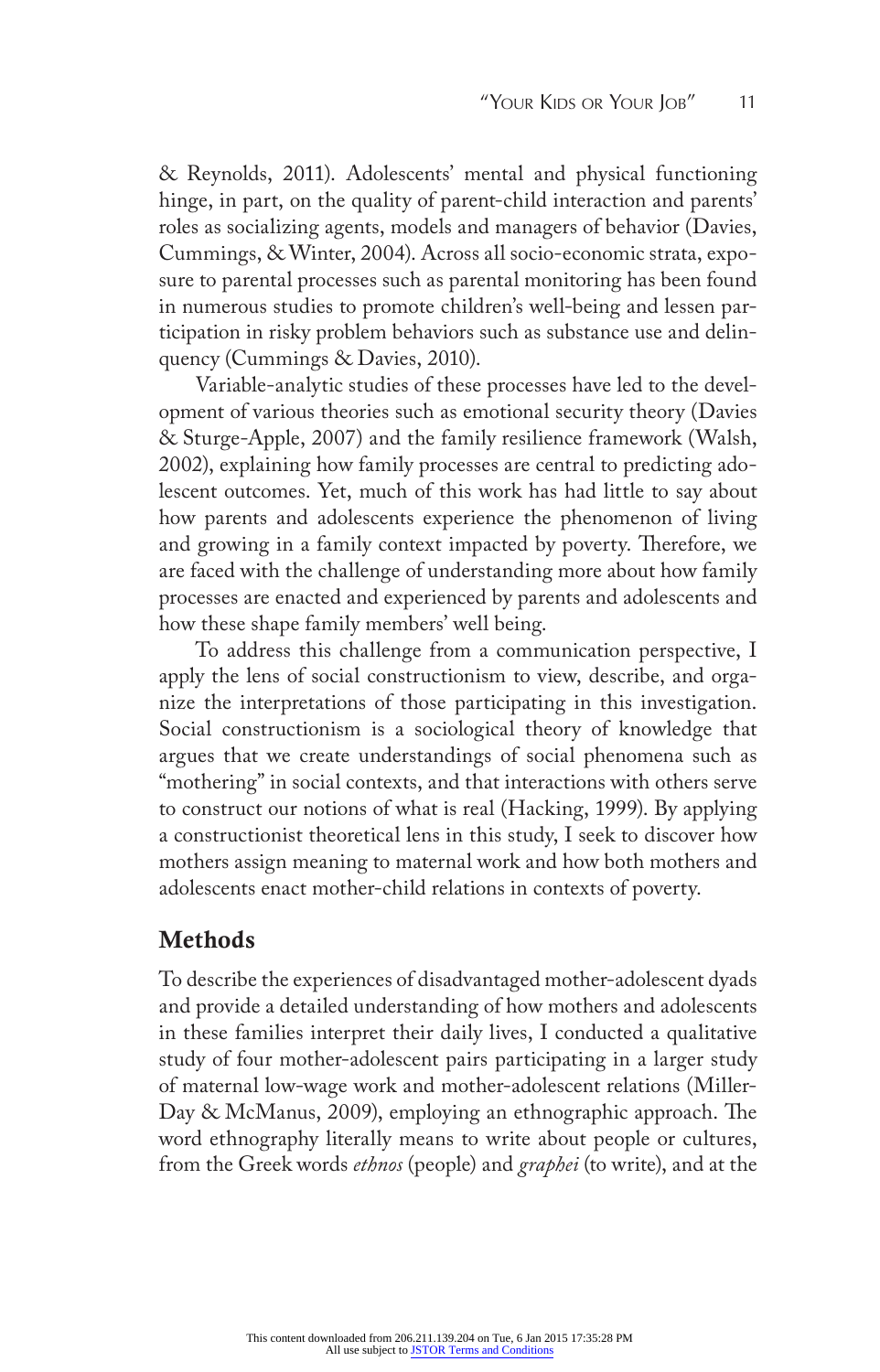heart of this type of qualitative research are three things: involvement with the people and topic being studied, attention to the social context of data collection, and sensitivity to how the subjects are represented in the research text (Marvasti, 2004).

I asked all mothers and adolescents in the larger study (Miller-Day & Day, 2011; Miller-Day & McManus, 2009) (*N* = 94) if they would be willing to participate in a follow-up three month study. Seven dyads agreed to participate. Because one of the aims of this study was to more closely examine the experiences of women in the larger study who moved in and out of employment, I selected the four of the seven mother-adolescent pairs that met this criterion to participate in this study.

#### Co-Researcher Participants

All participants in this study functioned as informants and also as co-researchers, assisting with providing and interpreting information throughout the research process. All mothers in the study (a) resided in Burgville,<sup>1</sup> (b) had made the transition from welfare to low-wage

| <b>Family A</b>                                                                                                                                                 | <b>Family B</b>                                                                                                                                                       |
|-----------------------------------------------------------------------------------------------------------------------------------------------------------------|-----------------------------------------------------------------------------------------------------------------------------------------------------------------------|
| Mother: Kim (Female, age 40)<br>Adolescent: Caiden (Male, age 13)<br># of children in household: 3<br>Parenting partner: No<br>Household annual income: \$7,000 | Mother: Angie (Female, age 35)<br>Adolescent: Yolanda (Female, age 12)<br># of children in household: 3<br>Parenting partner: No<br>Household income: \$4,000-\$6,000 |
|                                                                                                                                                                 |                                                                                                                                                                       |
| <b>Family C</b>                                                                                                                                                 | <b>Family D</b>                                                                                                                                                       |

**Table 1: Participating Mothers and Adolescents**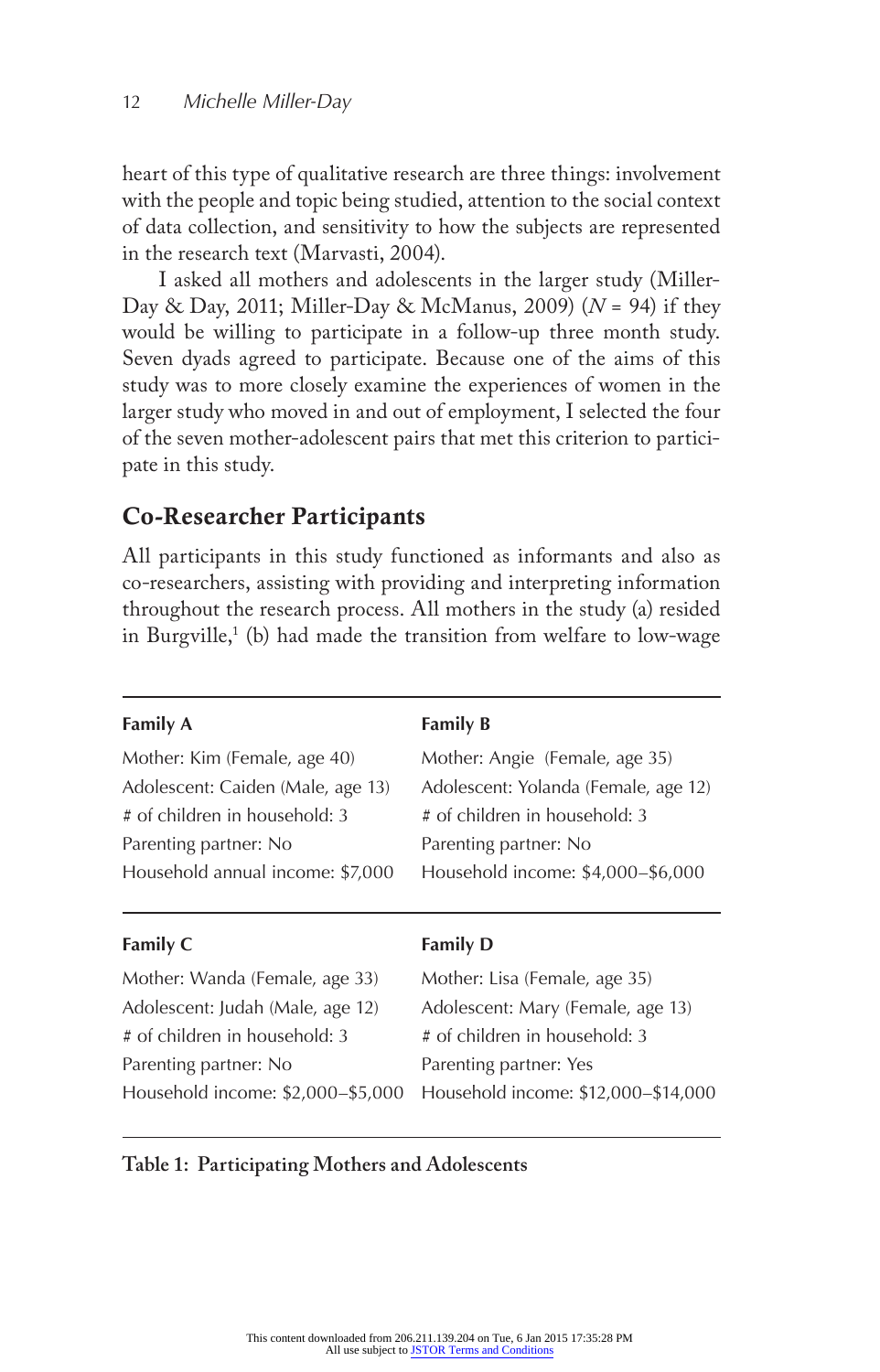work within the past five years, but were again unemployed at the start of this study; (c) reported an annual household income that was less than the Federal Poverty Level guidelines (e.g., less than \$22,350 for a family of four). Table 1 outlines some basic information on each of the mother-adolescent pairs participating in this study, including ages, genders, number of children in the household, presence of a parenting partner, and household income.

Burgville itself is a small urban center in the mid-Atlantic region of the United States. According to the Census of Population and Housing (2010), Burgville has a minority population of nearly half, and more than 60% of Burgville households are single-parent-headed households. The mean annual income for a female-headed-household with children in Burgville is less than \$12,000. A quarter of the families in Burgville live in poverty and nearly all of those include children under the age of 18. Its residents are employed mainly in labor and service industries and sales and support.

#### Procedures

Adhering to all requirements established by my university's Institutional Review Board, I tracked each family for a total of three months. During those months, I spent an average of two days per week, two to six hours per visit, in the homes of these families observing their interaction, talking with them, learning their family routines, and listening to their concerns.

To capture and document my observations, I employed three specific practices. First, when physically present in the participants' home I took extensive field notes, transcribing as much conversation verbatim as possible. When that was not possible, I would paraphrase or summarize any observed interactions. My fieldnotes included raw descriptions, conceptual memos (thoughts and interpretations about what I was observing), and researcher memos (self-reflections on my own personal reactions and interpretations). Second, whenever possible, I audio recorded exchanges with a portable digital recorder that I kept in my pocket. Participants always knew when the recorder was turned on, and they always had the option of asking me to turn it off. The audio recordings allowed me to transcribe some interactions verbatim.

Historically, there has been scholarly debate surrounding reactivity of participants when an outside observer is taking notes or recording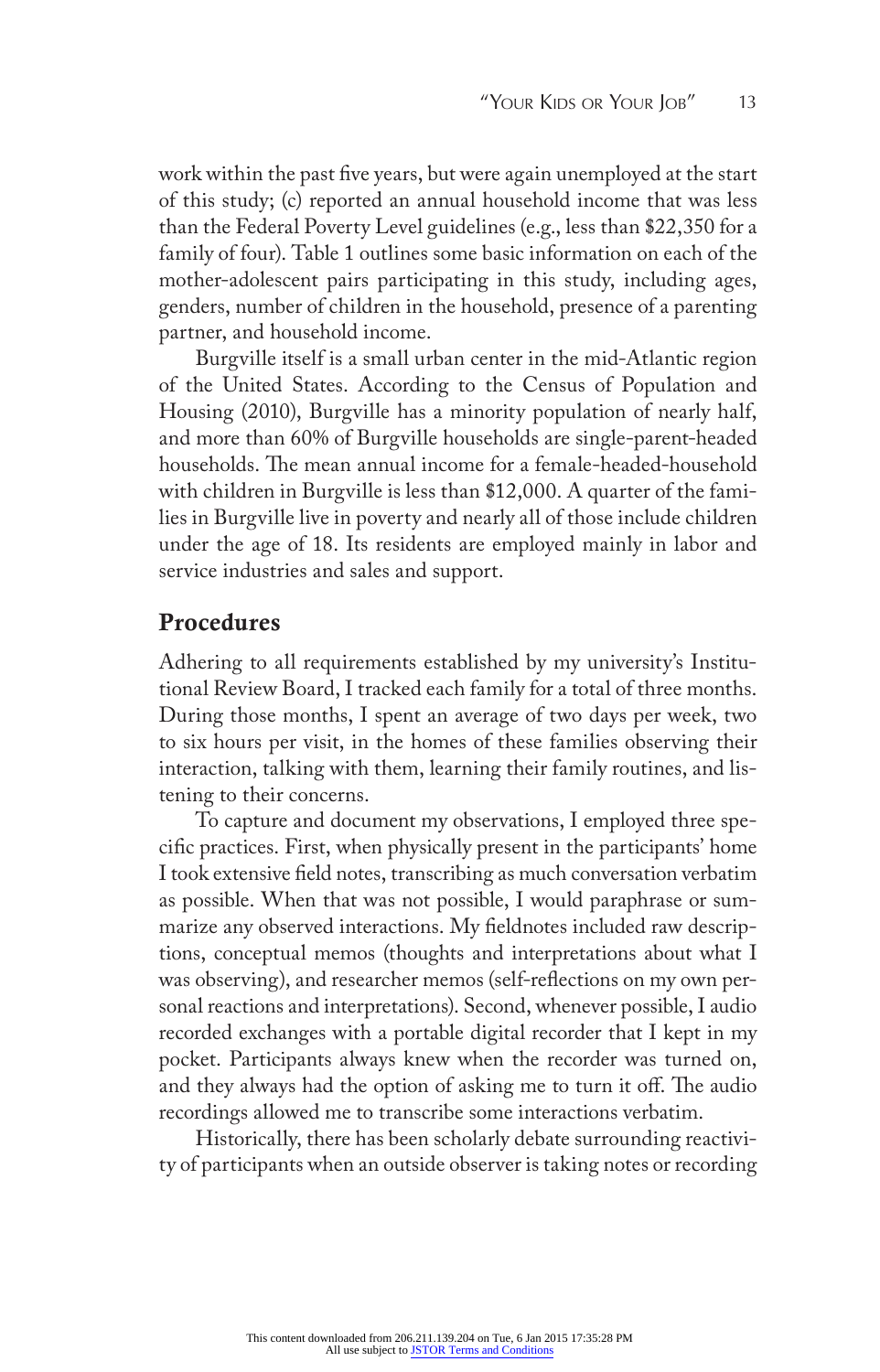conversation (Davis, 1986; Johnson & Bolstad, 1975). There is ample evidence at this point suggesting that if the researcher takes steps to minimize the disruptive influence of these behaviors (e.g., introducing notetaking as a normative process in researcher-participant interaction, using jottings instead of long narrative descriptions when eye contact is important, using a small inconspicuous recording device), then reactivity can be minimal (Gittelsohn, Shankar, Ram, Gnywali, & West, 1997; Jacob, Tennenbaum, Seilhamer, Bargiel, & Sharon, 1994; Paterson, 1994).

In addition to the field notes, I conducted one or two individual unstructured, in-depth interviews with each mother and adolescent specifically focused on the parenting processes control and care. These interviews were audio recorded, ranged from 30 (an adolescent) to 120 minutes (a mother), and were always conducted in a private location away from other family members (e.g., outside on a picnic bench or in the kitchen with no one else at home). All interviews were transcribed verbatim by a transcriptionist, and I checked each transcript for accuracy by reading it while listening to the audiorecording, correcting any errors.

Supplementing the observations and interviews, each mother and adolescent participated in producing a daily self-report diary over a 10-day period. I would call the home at a designated time in the evening and ask a series of questions about his or her daily activities, communication partners, personal well-being, and daily struggles. These data were useful in supplementing the descriptive observational data by filling in gaps of information for times when I could not observe (e.g., early mornings, bedtime rules, and rituals).

So, what to do with all of this information? Interpreting the wealth of information (empirical materials/data) generated during this process involved making sense of the information in sensory as well as intellectual ways. Listening to both mothers and adolescents, I tried to be reflexive about my own sensory input and emotional reactions during observations, and I sought to be open to multiple voices and interpretations.

#### Trustworthiness

I am a working mother. I believe it is important for the reader to understand this so as to position me in this research and this research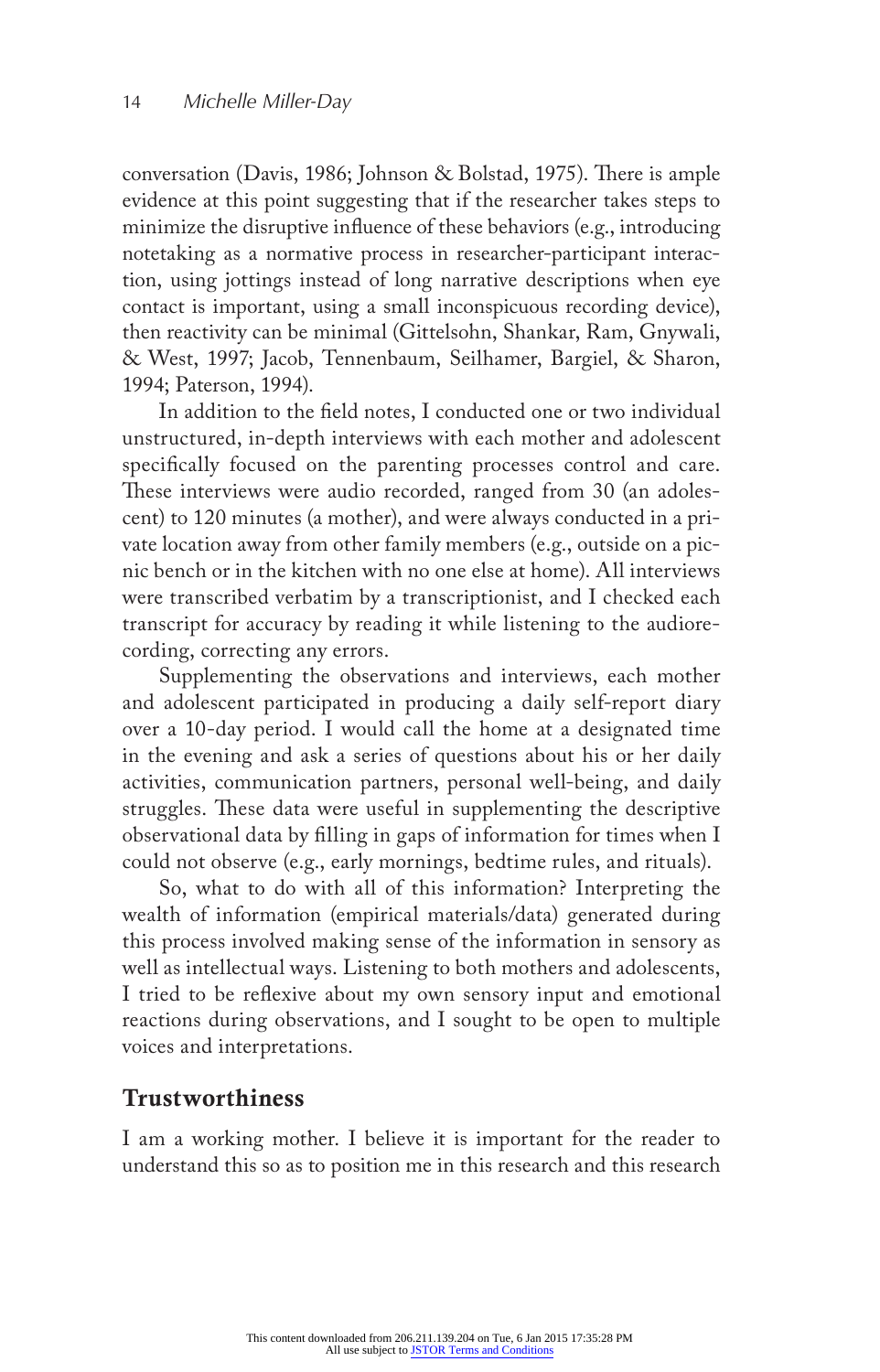report. As a working mother I have my own experiences, expectations, and moments of pride and guilt. I never believe I do enough for my children and sometimes fantasize about what life would be like as a stay-at-home mom. That said, as I embarked on this study, I made a concerted effort to maintain interpretive checks and balances so as not to (entirely) impose my own values onto the experiences of the mothers in this study. To enhance the trustworthiness of this research, I employed strategic sampling, triangulation of methods (observation, semi- and un-structured interviewing, and diary reports), extended engagement in the field (three months), peer debriefing with a colleague not involved with the research, member checking, and systematic management of data. So what did I learn?

#### "There Comes a Time [When] You Gotta Choose": **Your Kids or Your Job**

The first time I walked into Feliz Manor, the 10-block-long public housing neighborhood in Burgville, I was surprised by the colors. I saw white, red, blue, and yellow sheets, shirts, and pants on clotheslines extending from one yard to the next. The array of red brick facades sported multi-color graffiti, lovely and ornate—with a mural on one wall and harsh and jagged script on another.

I saw a man using a leaf blower to blow all of the trash in the yards and sidewalks into the street, and then clean it up. I stopped to talk to him and ask if there was usually a lot of trash lying about. He said, "Yep. It's hard to keep this neighborhood clear. Only a few residents take the time to clean up their yards. The rest is left for me. It's sad." But, when I reached the housing unit for Angie (Family B), I found her sweeping the concrete landing in front of her door. As I was to later learn, her apartment was almost always meticulously clean.

Angie greeted me and invited me to sit in one of two plastic chairs set out on the grass by the front of her unit. I noticed two little boys under the age of 2 playing outside in the grass. Neither child had a coat on and it was very cold outside. After about five minutes, their mother appeared from a house across the parking lot. Angie told me that the mother often left the children outside to play by themselves. Apparently several months back another person took one of the boys and hid him in her apartment "to teach [the mother] a lesson," and when the mom came home, she panicked looking for her son. Angie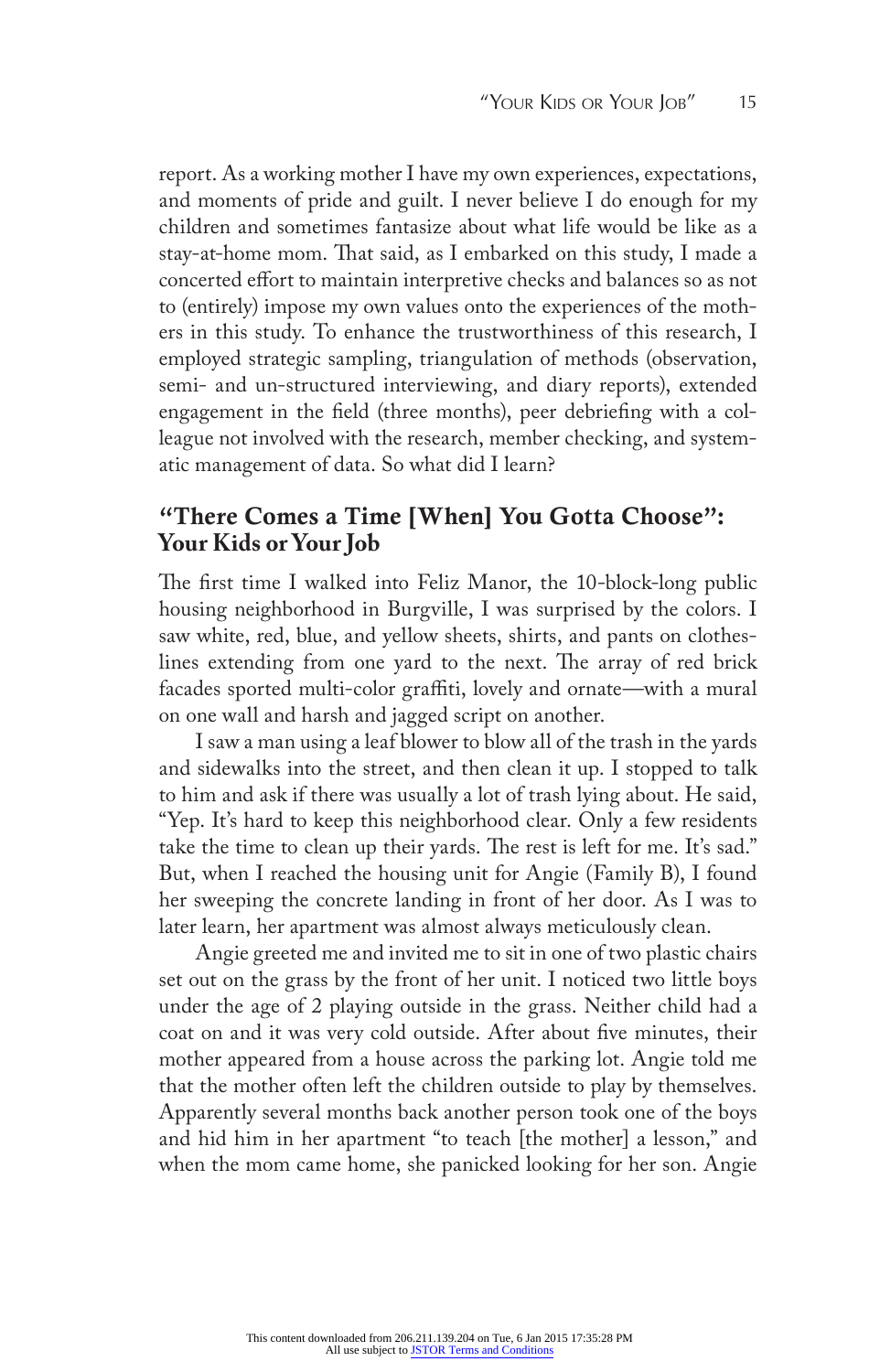sighed, saying, "Her friend came back with the little boy, but the mom still does the same thing. I think their grandma is trying to get custody of them."

Living situations were very similar for all families in this study. All lived in Feliz Manor, but each person's outlook on his or her life in the projects was unique. In Family B, Angie home schooled her three children and was not employed outside the home. She had no current relational or parenting partner. She no longer received welfare payments and lived with minimal income. When discussing her brief transition into low-wage employment several years earlier, she explained,

As I became permanent in my job, it seemed like the problems that my children were having in school intensified. They got greater. The babysitter had to keep calling me for my son, who was born with asthma, and he was on a machine, and she could not control his asthma anymore by putting him on the machine.… She would have to call me, so it was like every day. If not every day, then every other day, either the babysitter was calling, or my children's school was calling, and I had to keep leaving work. It seemed like there was no other answer but to leave my job. My kids needed me. My son especially, I was the only thing that could calm him down in order for the treatment to take effect.

When discussing the public assistance she received several years ago, she shared,

Welfare reform is good, but, not practical. Every case is individual, but how do you do it? Moving from welfare to work is more than just trading in a welfare check for a pay check. It's about keepin' things. Keeping your family together, keepin' everyone safe, and, um, keepin' your sanity. It's about doing the most important work— "HOMEwork"…the work of parenting. For me, I just couldn't do both.

Angie did not work outside the home and did not receive welfare payments. She lived on whatever money her daughter's father sent her and her self-reported income of between \$4,000 and \$6,000 per year. This income was substantially below the federal poverty line for a family of four. She lived very modestly, yet shared what little she had with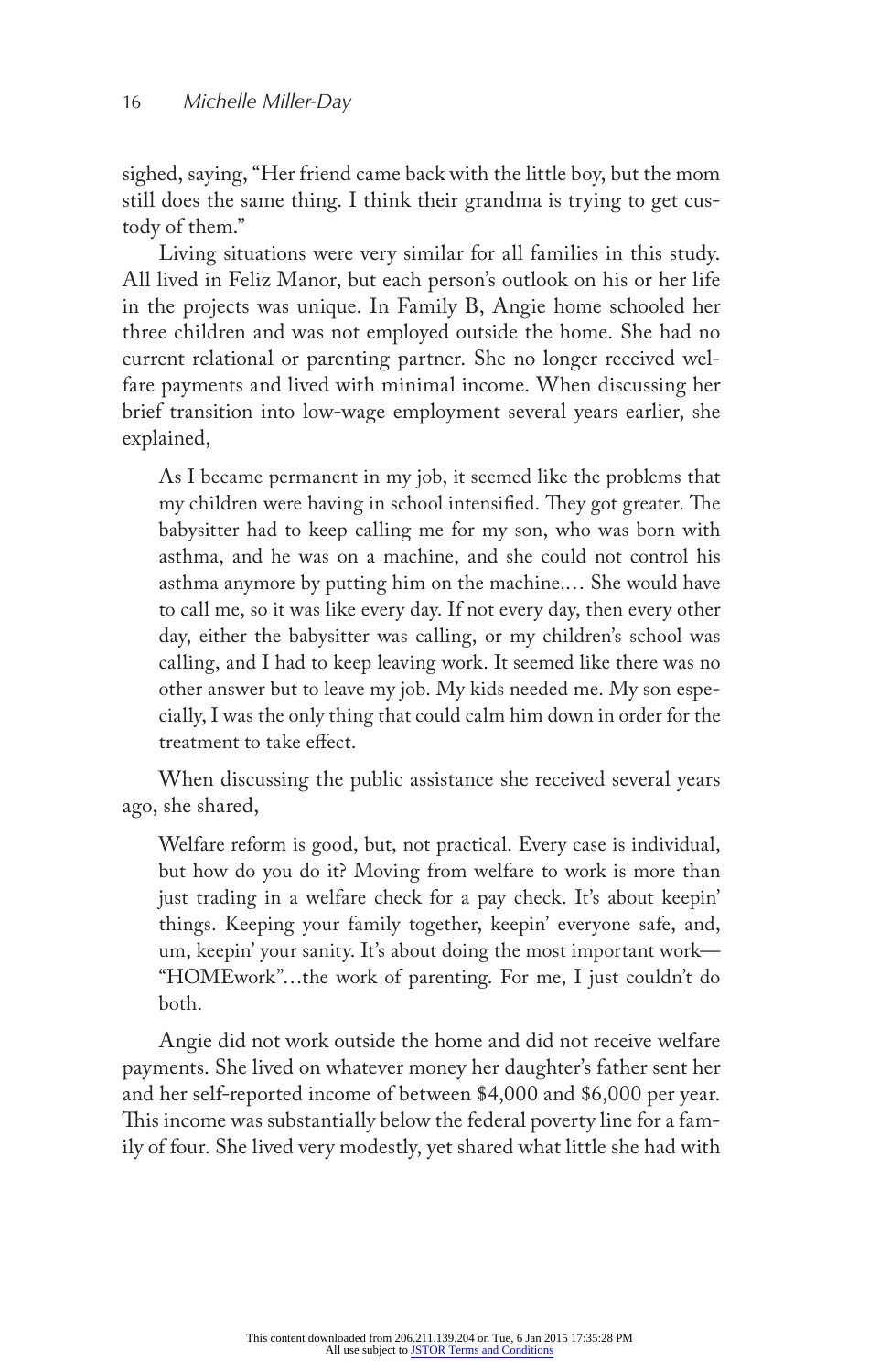neighbor children. Because of past experiences with the Department of Public Welfare, she would not apply for any kind of assistance or food stamps. She truly lived with the bare minimum. Angie was committed to staying home with her children and home schooling all three; however, she was concerned about her chronic inability to pay bills. She disclosed the following:

If I am at a job, I worry that he'll have an asthma attack. He uses this machine to breath. Not an inhaler, but an oxygen machine. Last year when they shut off my electricity, I was scared to death. I asked the electric company, "What do I do if he has an attack?" They said, "That's your problem."

Mothers, like Angie, learn to "work the system" in order to get basic needs met. For example, Angie went to a variety of food banks and had a favorite she liked more than others because "they give you more meats and meals." Many of these families found several obstacles to getting food at food banks. The problem was that in order to go to the food bank, you had to get a voucher from another social service organization. Also, these families tended to not have transportation to pick up the vouchers, let alone pick up the food. There were services offered, but a majority of families had no transportation and no money to use for public transportation. It was difficult. One day, when I gave Angie a ride to the food bank, they gave her two large boxes, a bag, and some baked goods. When I took her home, the kids came out and helped carry everything inside. They were very excited about helping unpack the food. Based on my observation, they did receive a lot more items that day than they had previously from other food banks. There were quite a few things she could make meals with, including fresh fruits and vegetables. When I helped Angie unpack the food, they had given her a small package of hamburger, and when she opened her freezer, it was completely empty. In fact, as I watched her put the food away, I saw that her cupboards were almost devoid of food. The only items I noticed were a box of baking soda and a tin of rat poison.

Angie believed that not working outside the home was "worth it" so that she could be present for her children and educate them at home. To me, I wondered if she held tightly to her children so as to work out some of her own personal issues. She said that she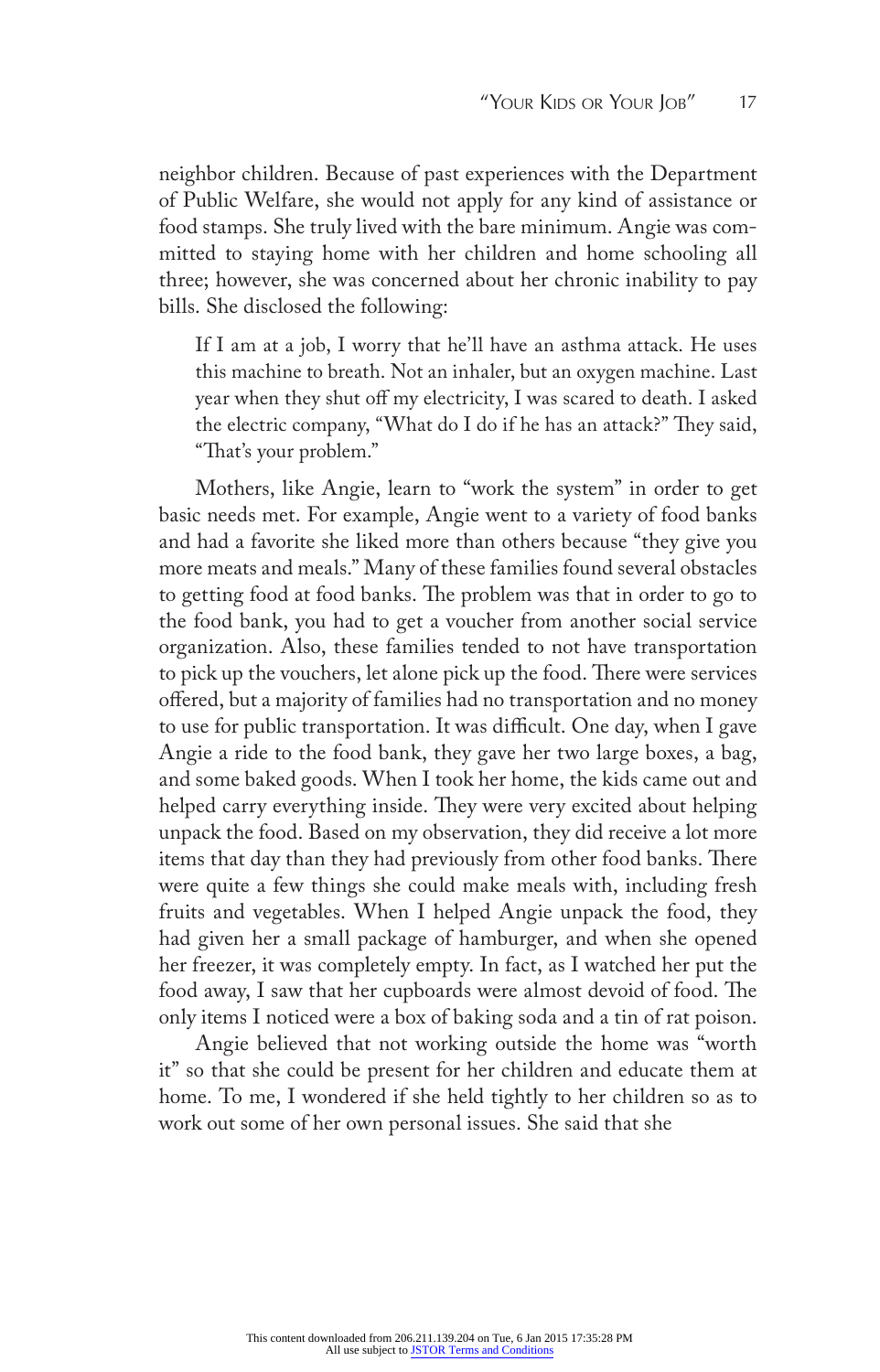always wanted to be there for [my daughter]. I wanted our relationship to be different from the relationship that I had, or non-relationship that I had with my mother. My mom was a single mother raising nine children, me being the baby of the nine.

Having very little in the way of material possessions, her children were just that—*hers*. Hers to care for, protect, and manage. For Angie, mandates to leave welfare and enter the workforce did not work. She left the welfare rolls, yes, but drifted deeper into poverty.

Four buildings away lived Wanda and Judah (Family C). They had lived in their current neighborhood for a little over one year. Wanda felt safe and did not believe there were any problems in her neighborhood. She also had no parenting partner and was not employed outside the home. Wanda was on welfare for one and a half years and currently received only a medical assistance benefit. She believed that food stamps did help with food, but Wanda said the bad part was that the "caseworker acted like she was giving the money out of her own pocket." Wanda argued that "I pay taxes and have been working since I was 15. So, I shouldn't be treated that way." At one point, Wanda recounted that the state cut off her medical assistance, and she was not able to get her son's medication for his attention deficit disorder. He was hospitalized as a result.

Wanda worked for a while in the fast food industry, but when she was laid off, she moved to the projects. She made a point of reminding me that:

We're all just a step away from being there. You never know what life's going to throw at you; what situation you're going to put yourself in or that you'll be put into. You just never know. You lose your job, you know, you just never know. Nothing's stable anymore. No job is stable anymore.

She actively sought job opportunities, completing job applications whenever she could. She believed, though, that her employment efforts had been thwarted. She shared the following experience with me one day over lunch.

About six months ago I was so happy that I got a job and they wanted me to start workin' ASAP. But, with the three kids I gotta find a daycare, get my paperwork done with welfare, then waitin' for welfare to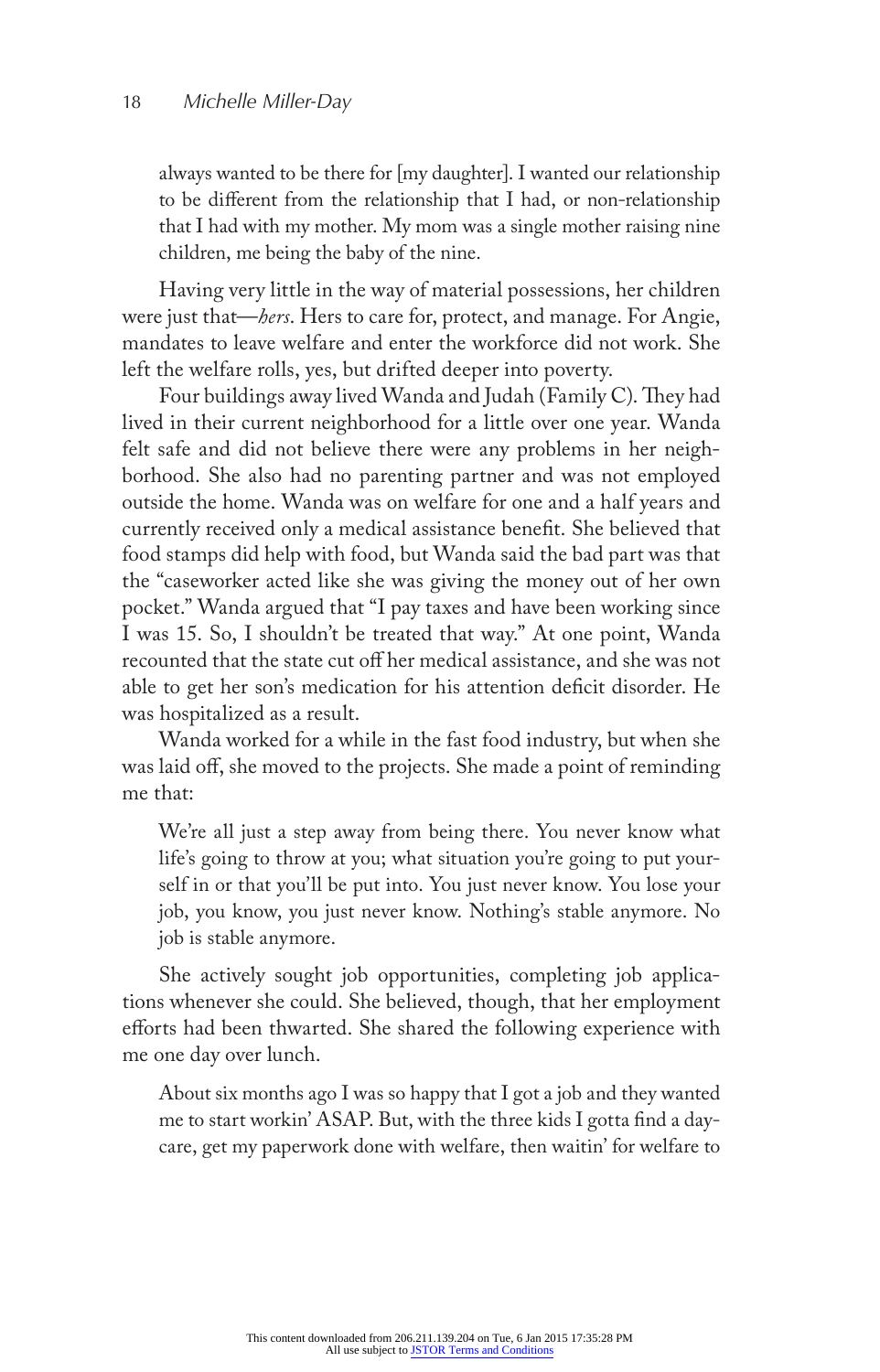get me a transportation allowance so I can get to my job. I got the job, and, um, I called, I said, please … I need transportation now, so I can get my kids back and forth and get back and forth to work. I waited two weeks, two weeks, before I got that transportation allowance. By then, I already lost my job because I couldn't get there. Right now, me and my three kids, we live on about \$170 a month.

Even if one gets a job, mothers like Kim (Family A) argue that the wages paid in those positions may not make moving off welfare "worth it." When living in public housing, rent is based on income. According to Kim,

[public housing] helps you get back on your feet. Then you get a good job.… Then once you have work, your rent goes sky-high in a few months. They even want to know what gifts you get at Christmas time from who, and they use that as income. This leaves you back where you left off at. Nowhere.

Living in similar circumstances and not far from Wanda lived Kim and her son Caiden. Kim worked at Verizon for several years and enjoyed her work. She also has no parenting partner. When she first started working at Verizon, she had morning hours from 7 a.m. to 3:30 p.m. She would be home a half hour after the older kids got home from school. She helped them with their homework. Everything was fine until Verizon switched her hours. She was working from 9:30 a.m. to 8:30 p.m.—10-hour days. The kids were getting ready for bed when she came home. She felt she had no time to spend with them, and Caiden was responsible for caring for the younger children while she was at work. She learned that they were acting up in school. She had to make a decision—her kids or her job. So she decided to resign. She explained her reasoning by saying,

I wasn't there with the kids. You can always find someone to watch them, but they tend to do things they aren't supposed to when Mom is not around. They started thinking I cared more about my job than them, and they started acting out.

She said that her employer understood that she had to leave. Now that she's been home, she reported that Caiden is doing much better in school and "my being home has made a big difference."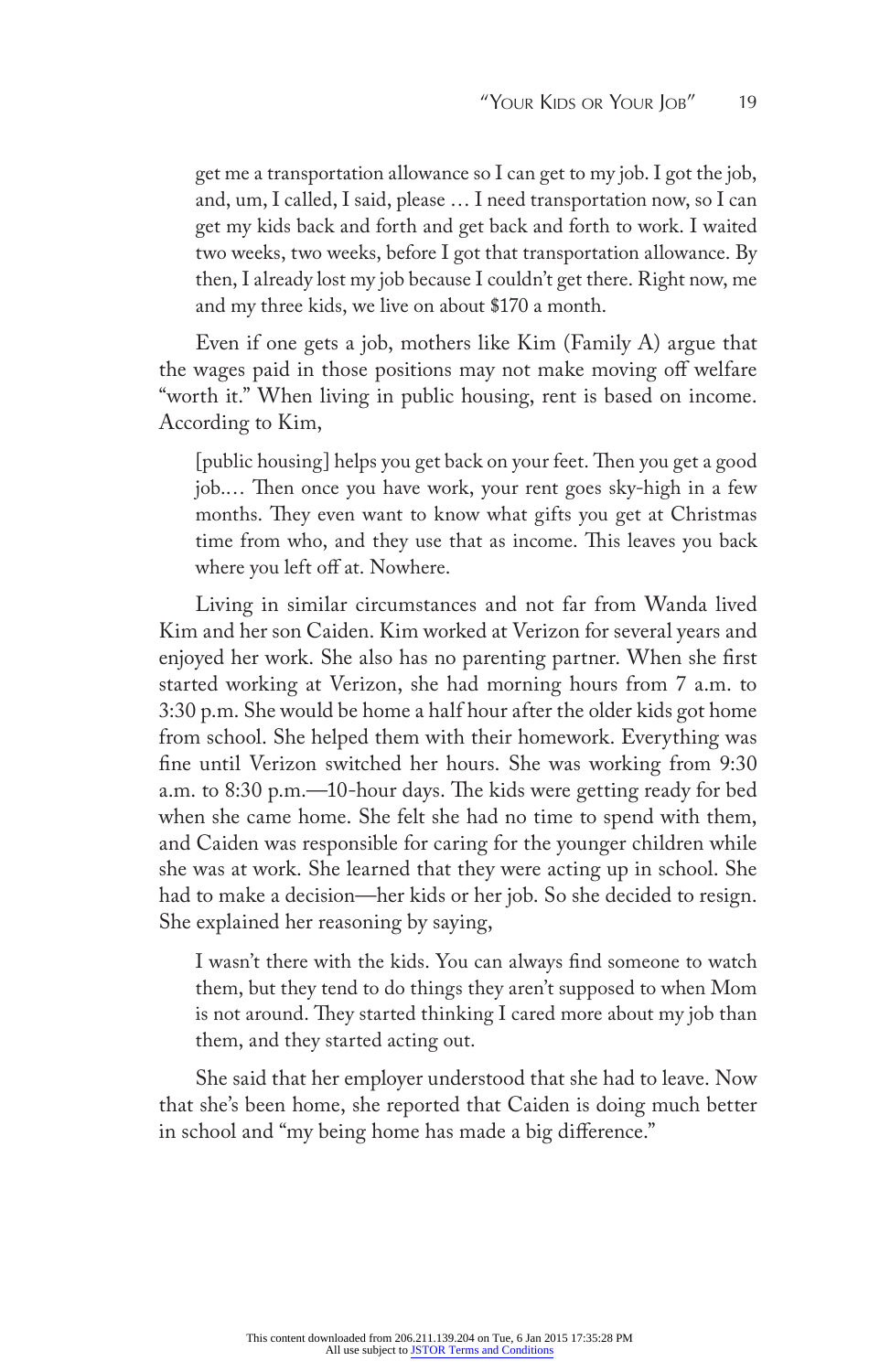Lisa and her daughter Mary (Family D) lived seven buildings away from Kim, and their experience was a bit different. Lisa was not married but had a relational partner, Maurice, who could ostensibly assist with parenting. Yet during my time with this family I witnessed very little male parenting. He is the biological parent of the newborn child in the family, but not of the other two children. They have lived in their current neighborhood for almost a year. Lisa reported that their previous neighborhood had been nice years ago, but it was now run down and drug infested. She felt hopeful about her current neighborhood. She said, "It used to be bad, but they are rehabbing it. Here we have a neighborhood watch, and the kids feel safer." Mary shared with me that she felt safe sometimes, but she liked to stay close to the house. She had seen people using and selling drugs, and she characterized her living space as having a lot of broken bottles and trash lying around, with abandoned or boarded up buildings. During my first month with this family, Lisa was trying to acquire a kitten to help with the problem they had with mice. She eventually found a small tabby kitten, and she also bought rat poison and blocked the holes in her basement.

Before the new baby was born, Lisa had been working 20 to 30 hours on the weekends. Her partner worked Mondays through Fridays. She talked about how it was difficult to not have weekends with her children. She would sometimes keep them home from school on a Tuesday or a Wednesday just to spend a day with them. But after the baby was born, Lisa and Maurice decided as a couple that Lisa would stay home with the children because "it would cost more for daycare for the baby than what I would make." They also decided that he would take a second job as a night janitor. Consequently, his work schedule required him to work 14 to 18 hours per day and one weekend day. He was rarely at home.

I learned from these mothers that the types of low paying jobs available to them were somewhat insecure, with unpredictable or inconvenient hours. Child care presented a problem because of younger children or the need to supervise the adolescent. As found in other studies, although mothers may find employment, their wage rates and total earnings remain fairly low (Hildebrand & Stevens, 2009). Some scholars refer to this process as moving from economic dependence on state and federal programs to working poverty (O'Connor, 2001). Any economic gain from low wage employment tended to be offset by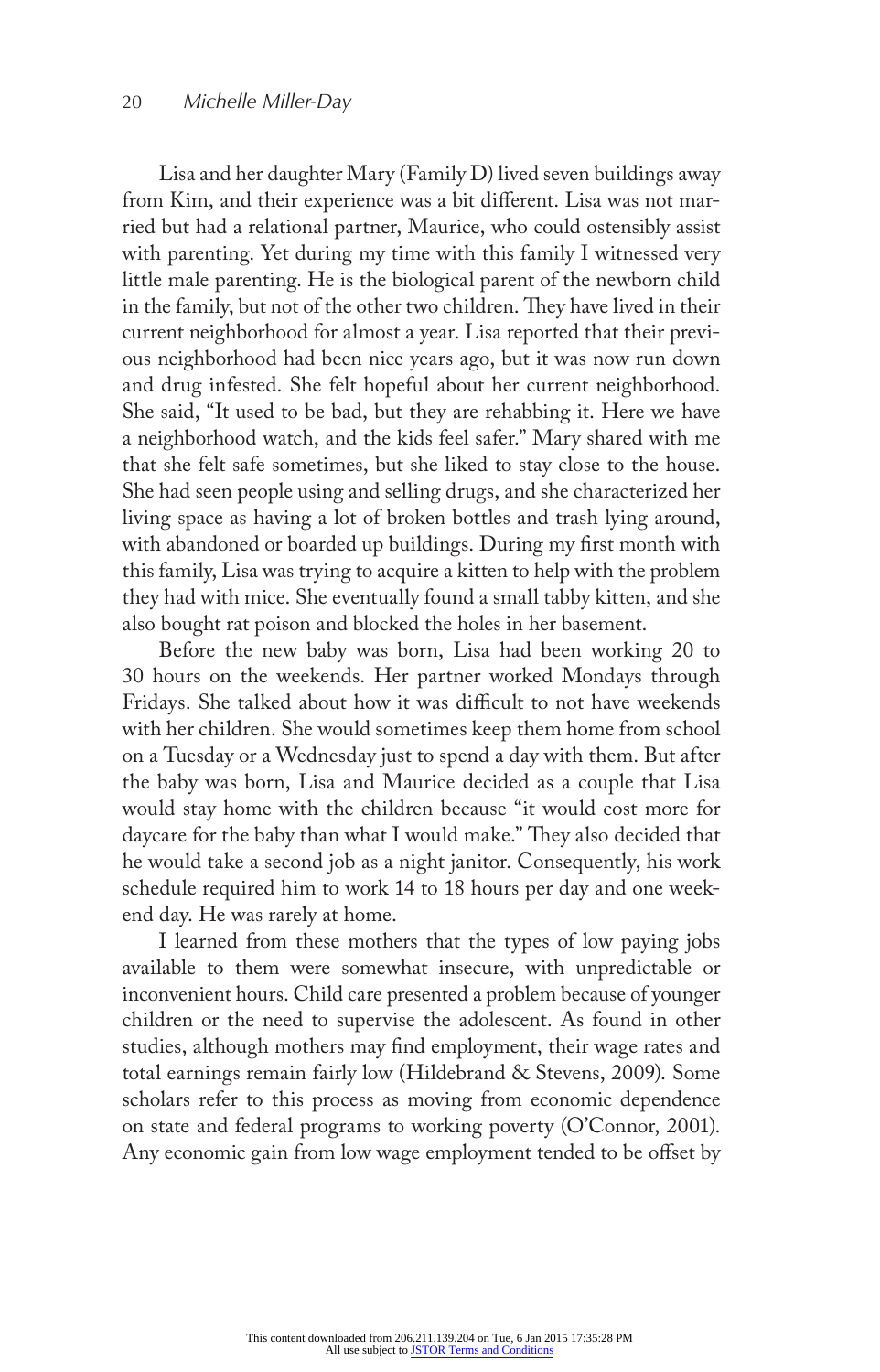increased rent in public housing and lower overall monthly income, as is often the case for low-income families (Hastings, Taylor, & Austin, 2005). The mothers in this study constructed the transition into lowwage work as not worth the losses incurred: loss of income overall, loss of flexibility, and loss in parenting oversight. These women seemed to be placed in the position of deciding to juggle the challenges of maintaining low-wage work and parenting (almost exclusively alone) or electing to move out of the workforce, be a more active parent, but shift back into poverty. In these families, as shown in other studies of the working poor, those living just above or below the poverty line are usually families headed by women who work in low-paying servicesector jobs, are less educated, and have personal health constraints or problems with their children's health (O'Neil & Hill, 2003).

#### Parenting in Contexts of Poverty

At the time of this study, most of the mothers studied made a conscious choice not to seek employment outside the home and all endeavored to be good mothers. But parenting adolescents in contexts of poverty may be unlike parenting adolescents in other contexts (Duncan & Brooks-Gunn, 1997).

From my vantage point, at first glance the adolescents in this study seemed no different from youth in other contexts. They attended school (mostly), they were not drug dealers (but they sometimes used), and they watched a *lot* of television (or what I classified as a lot) averaging four hours of television on a school day and seven hours of viewing on a weekend day. But, as Angie (Family B) stated, "the children living here must navigate more dangerous waters than other kids." As illustration I offer one of my observations. One day, I had the opportunity to be sitting with Lisa (Family D) and Kim (Family A) on chairs in front of Kim's housing unit when we saw a neighbor sitting on his porch and rolling what looked like a joint (marijuana). The following is a recorded dialogue from this visit:

- Lisa: I see transact, drug transactions takin' place just outside my door.
- Kim: And there ain't nothin' you can do about it.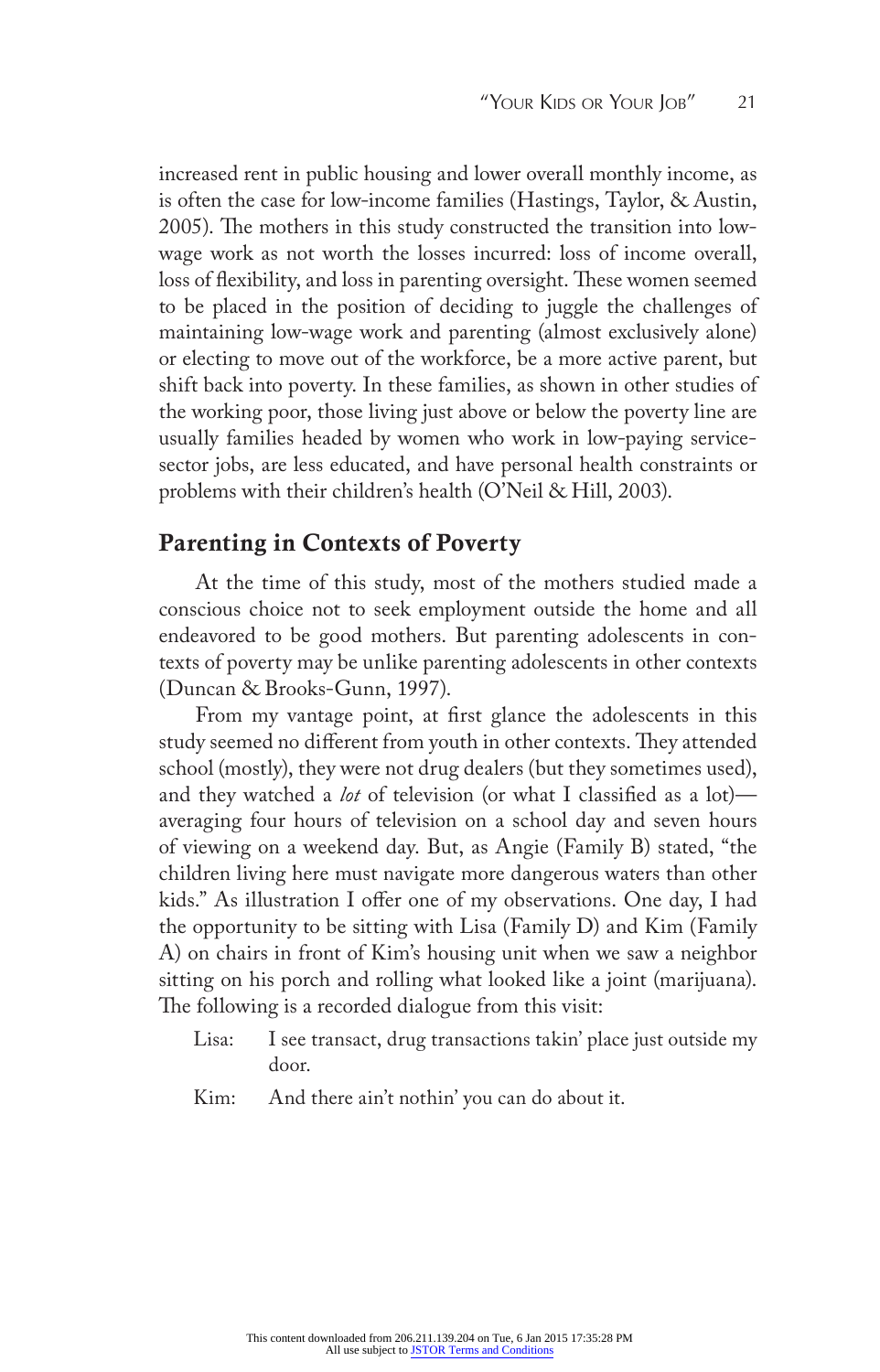- Lisa: I'm tired of that. And, it's, like, I can't just up and leave. I, 'cause I don't have…that choice right now. But why do I have to live like that?
- Kim: You can smell it all; you smell it all through your house all night.
- Lisa: My daughter rips up, uh, sugar paper, any kind of paper. She'll rip it up; she'll go like this, and she'll go [mimes rolling a joint].

Me and Kim: Mmmm.

- Lisa: "I warned you." I say to her, but she pretends to be smoking.
- Kim: See!
- Lisa: Like she knows…When they play together in the house, her and her friend, this is what they do. "You want some of this weed? Is that beer you're drinkin'? You're drinkin' beer." That's how they play together. When they're outside, they, they'll, they'll pick up sticks and they'll walk around like this. [Pretending to smoke] "We got some weed."
- Kim: Because they see everybody doin' it.
- Lisa: …she takes the paper…then takes grass and goes like this, rolls it up and then, w, w, what cracks me up is she licks it. She licks it and then goes like this. [Pretending that she's smoking] "I will hurt you," I say [pretending to smoke]. What is, what is she doin'? [Chuckles]
- Kim: That's funny. [Laughs]

Lisa: It's, it's not funny. It's really not.

- Kim: It's, it's a shame.
- Lisa: And she's four. And she's just four years old.

Indeed, the adolescents in this study navigated waters that differed from what my own children have faced. As Angie articulated, for these youth "their fears are very different than many children." Her daughter provided further insight saying, "I worry about somebody just walking up to me and shooting me. My neighborhood is bad." This is similar to what Judah shared, "I worry about getting shot. My mom. I worry about her, too. I just stay in the house 'cause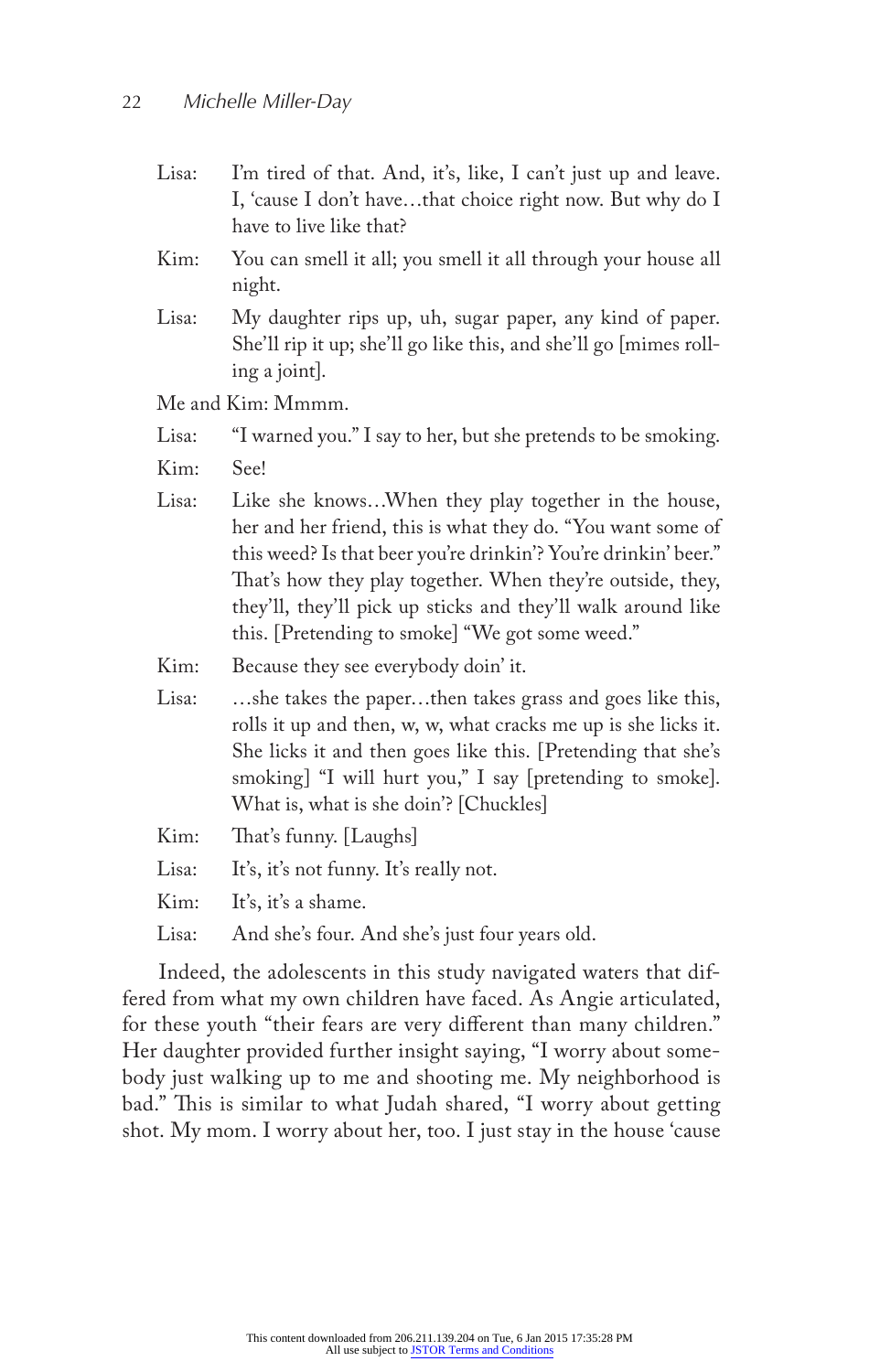its safer." All of these adolescents spent much of their times indoors watching television.

Wanda (Family C) consistently urged her children to play outside or go to the Boys and Girls Club. But, she did admit that the Boys and Girls Clubs did not provide enough supervision, "so the kids end up leaving and getting into trouble." She explained,

My [seven year old] daughter was outside in the playground and, um, she came home screamin,' hollerin', and cryin'. Some boy just walked up to her—had to be about an eight-year-old boy—came up to her and punched her in her face. Her, her face was just black for a couple of days. He just punched her, just dead in her face for no reason. Dead in her face.

One day, while walking past a nearby playground, Caiden (Family A) reported that on another day he had been "playin' when some boy came up and just whipped me in the back with a belt. I had a long welt across my back. For no reason!" These apparent random acts of neighborhood violence seemed to propel family members into the safety of their homes and increase parental uncertainty about how to keep their children safe.

Angie, specifically, expressed ongoing concern about not only keeping her children safe, but also about how to communicate messages of security and safety to her children. One week in late spring, the neighborhoods were abuzz with news of a recent shooting. It turned out that the shooting victim was Angie's nephew. She explained,

The kids are comin' home from school, people are running their errands and then…he gets shot. Yesterday. My nephew. My nephew got shot. He and his cousin were sitting in their car and this *thug*, this gangster whipped out a gun and shot them in their car. My nephew was killed. They were behind a school bus filled with kindergarteners, and when he was shot the car hit the bus with these babies. The shooter got away. This boy, my sister's boy, was killed on the same day that his grandfather died some 20 years ago. He was just in the wrong place at the wrong time.

This was a difficult time for many of the families participating in the study. The shooters were caught by the police, but not until nearly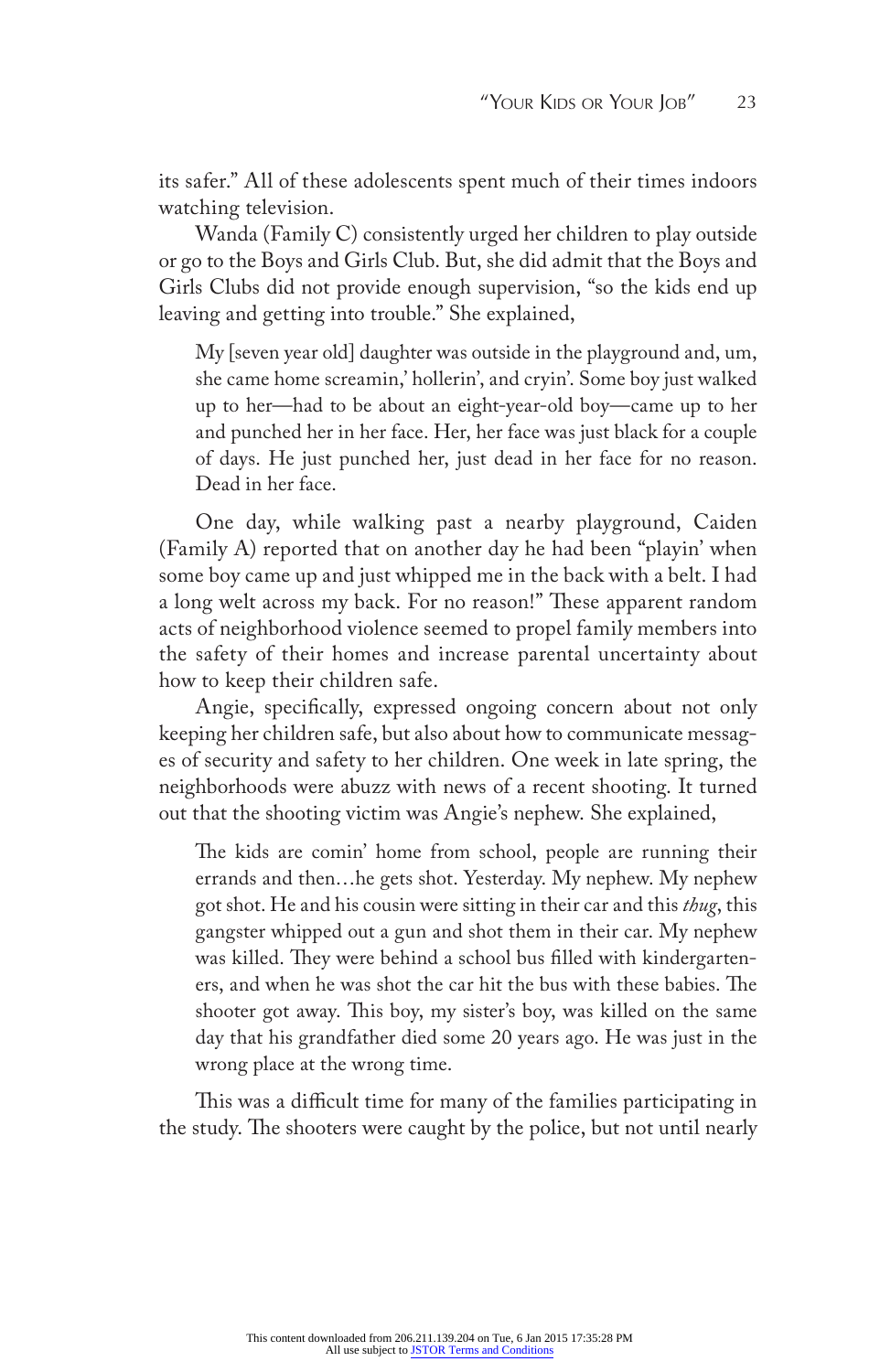two weeks had passed. Everyone seemed to be staying indoors. Angie shared her sense of helplessness with me. She said,

My baby asked me, "Mom, I dreamt last night of being shot in my stomach. Are they gonna shoot tonight? Mom, are they coming around here?" And the only thing I could tell him is, "Honey, I can't promise you anything, but whatever goes down, Mommy's going to be here and make sure you're protected." I wanted to pull him back into me; to be one with him again. You know, I cannot tell him, "No, they're not going to shoot tonight. Go to sleep." When we hear shooting out here every three days. I can't say that…no.

The challenges of parenting in the context of poverty were many, but as Kim stated, "it makes us a stronger, closer family." These family members have each other and, for most of these mothers, they embrace a pattern of mothering that Arditti, Burton, and Neeves-Botelho (2010) refer to as *survivalist mothering*.

#### Survivalist Mothering

 First identified in disadvantaged families (Arditti et al., 2010), survivalist mothers embody a parenting style that encompasses firm control, care, and advocacy behaviors. Firmness and high levels of control were evident in two of the households in this study. These mothers tended to regulate and monitor their children's chores, responsibilities, and leisure time very closely.

There is a wealth of evidence that young adolescents who spend unsupervised time affiliating with deviant peers are at increased risk for school dropout, problem behaviors, early substance use, and criminal activity (Ary, Duncan, Duncan, & Hops, 1999; Griffin, 2000). Parents who monitor their adolescents' activities—knowing who they are with, where they are, and what they are doing—are more likely to implement rules and curfews and notice whether their adolescents are getting into trouble. All of the adolescents in this investigation had curfews and rules about homework and other chores. Yet, the boys' mothers were not as vigilant in their monitoring as the girls' mothers. Kim, who had four older children not living at home, stated her opinion was that her son "is old enough to take care of himself" and "I don't ask him to do too much around the house. It's too exhausting to try and get him to do it." It was my opinion that Kim was not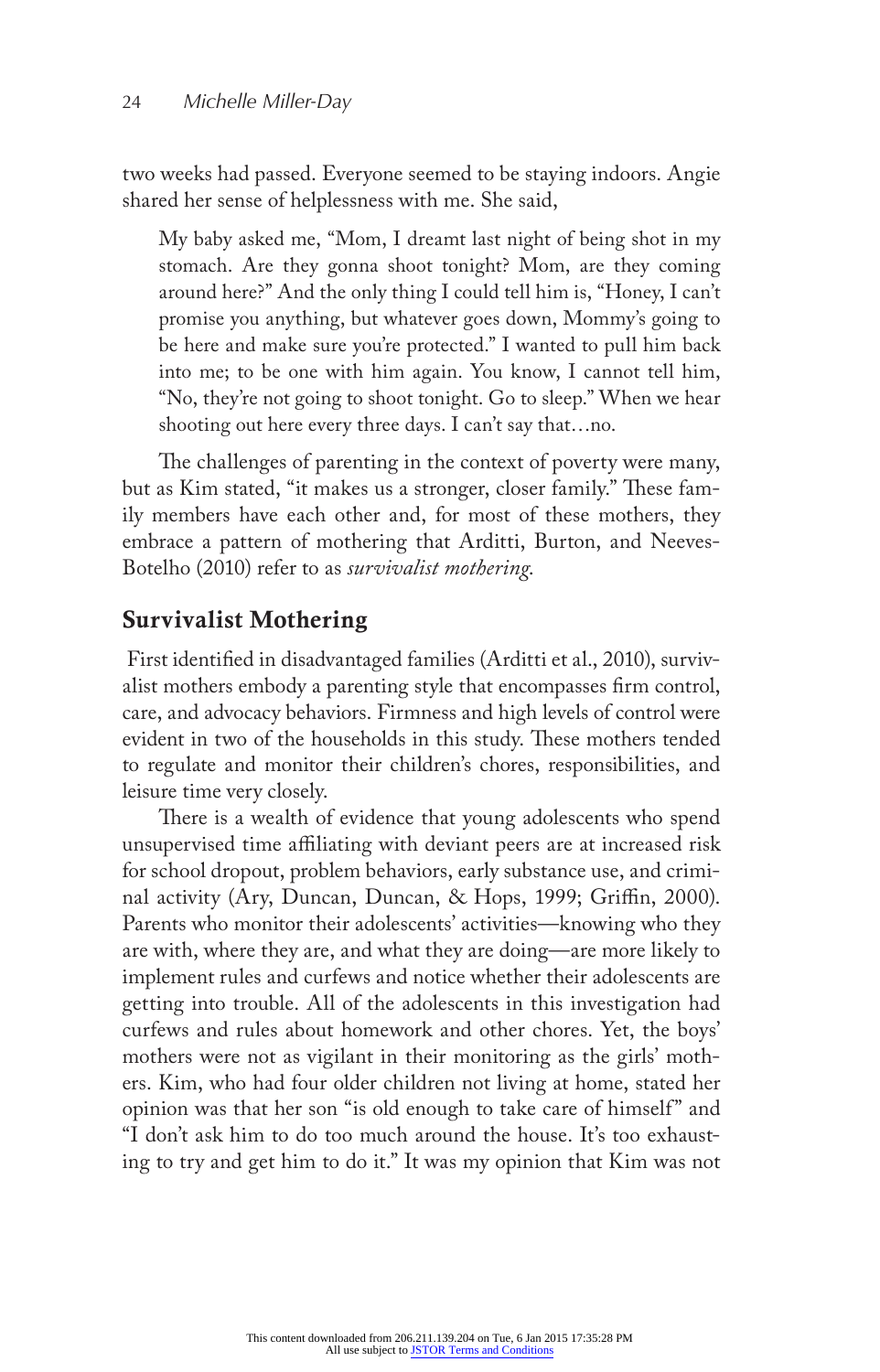apathetic about monitoring Caiden, but was not very nervous about the trouble Caiden might get into on his own. She was more relaxed in her parenting than some of the other mothers.

Interestingly, both of the boys—Caiden and Judah—indicated that their mothers did not *really* know as much about their activities as their mothers thought they did. Both of these adolescents perceived that their mothers did not monitor their lives as much as the girls' mothers did, and the boys also reported that their mothers used much more aggressive communication strategies with them when they had conflict with their mothers than the other mothers did with the girls in the study. Pretty consistently, the arguments in all families surrounded these rules or chores, but the arguments in families A and C were certainly louder and more frequent. According to Caiden and Judah, their mothers would hit, slap, kick, swear, and throw things during conflicts and arguments. Wanda and Lisa were generally very vocal women, and I did hear Lisa scream on numerous occasions, but in my notes I wrote "what parent doesn't?" Caiden and Judah reported lower levels of perceived maternal monitoring and actual maternal knowledge of their activities and higher levels of aggression during conflict with their mothers than did the girls in this study. Almost every time I visited Wanda and Judah, Wanda was issuing directives in a stern fashion and one or both of them would argue about something, such as chores or sibling relationships. There was no physical violence during my observations, but Judah discussed with me how he "hates when his mom thinks she is always right. She will yell, swear, and throw stuff just to get her way."

Both boys in this investigation also had much higher incidents of problem behaviors than did the girls. When asked to fill out an inventory of behaviors, Caiden reported that he was already sexually active at the age of 13, was having academic difficulties, had been suspended from school, had been caught stealing more than \$50, and had been on probation for criminal trespass, but he reported no alcohol or other drug use. Judah, at the age of 12, reported that he was not sexually active, but was having academic difficulties, had been suspended from school, self reported theft of over \$500, violent crimes, and alcohol use. In contrast, the girls did not report these kinds of aggressive behavior during conflicts with their mothers, reported higher levels of maternal monitoring, and fewer problem behaviors.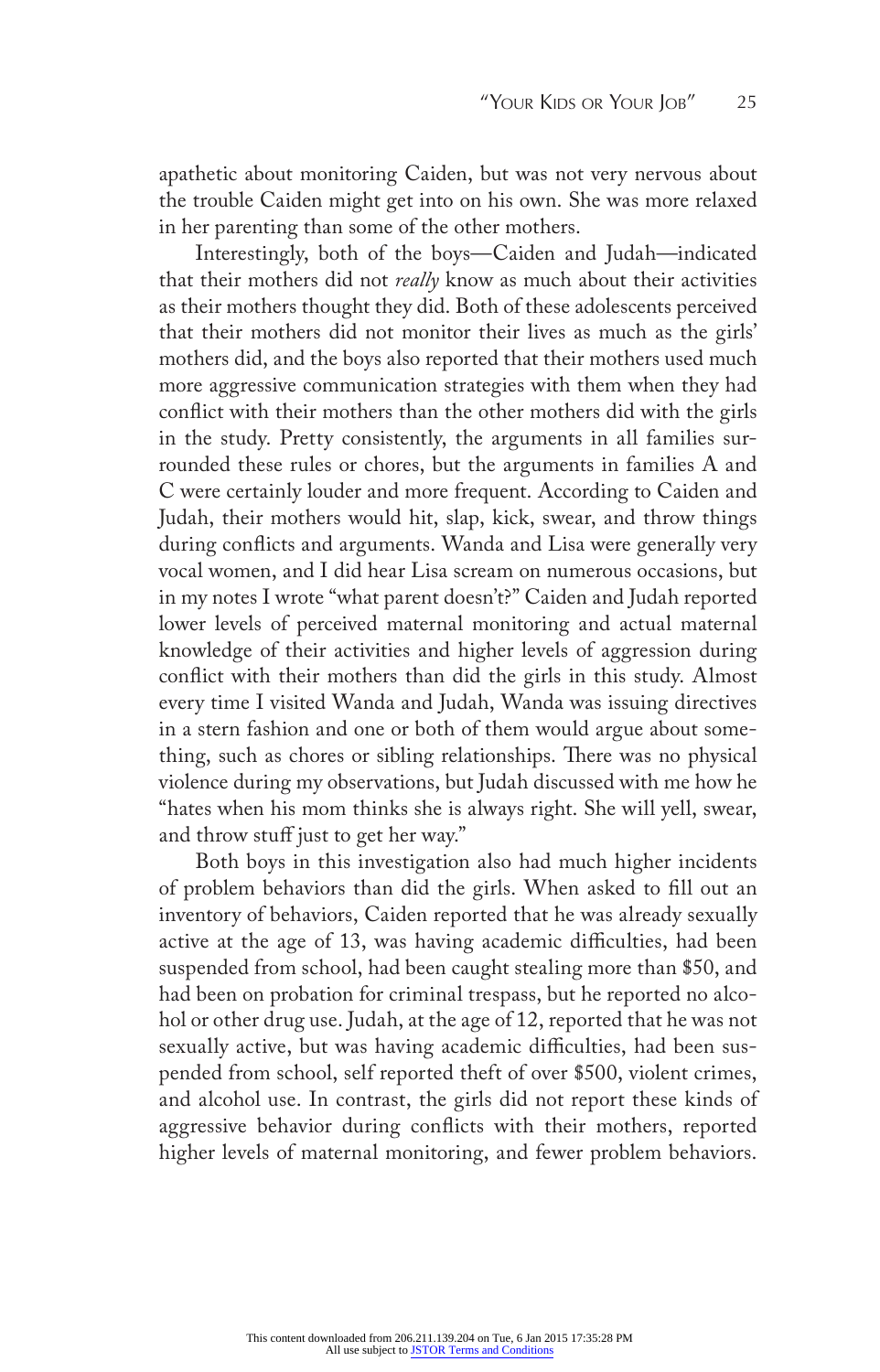Yolanda, for example, had high levels of academic achievement, was not sexually active, and had not tried alcohol or any other drug. She did, however, self-report theft of less than \$50. Similarly, Mary had high levels of academic achievement and was not sexually active. She had, though, experimented with alcohol, tobacco, and marijuana, and she self-reported theft of less than \$50. From what I observed, the association between maternal aggressive conflict communication and maternal monitoring reminds me of the marital research by Gottman (1994) that revealed conflict in a relationship—per se—is not indicative of marital difficulty and does not predict divorce. His findings suggested that it is the manner in which arguments are conducted that is most predictive of marital difficulty. I postulate that a similar phenomenon may be occurring in parent-child relationships. Conflict alone may not negatively affect the parent-child relationship; indeed, there was plenty of conflict around chores and sibling relationships in all of these households. But, the aggressive conflict strategies employed by the boys' mothers such as kicking, swearing, and throwing things seemed to have a negative effect on adolescent satisfaction with the mother-adolescent relationship. It is not clear whether mothers are more aggressive because their child is perceived as more "difficult" or whether the child is more "difficult" because of aggressive ways of interacting with Mom. Yet, quantitative data from the larger study and these qualitative data suggest that it is not just maternal monitoring that seems to contribute to negative outcomes for adolescents, regardless of maternal employment status. These data suggest that the ways in which adolescents interact with mothers during conflict situations may be consequential.

The moms in this study didn't just fight *with* their children, they fought *for* them. Wanda explained, "My kids are all I got and I am all they got. Why wouldn't I fight for them?" I was having hot chocolate one morning with Angie when she told me the following story of advocating for her daughter:

My daughter has never spoken Spanish. But they put her in the ESL class. Now, here my daughter's like terrified. She's like, "They're teaching, speaking to me in Spanish. I have no idea what they're saying". She's like, "I don't speak Spanish. Why are they making me take that class?" They didn't listen to her. I even talked to the principal, but they assume since she has a Spanish last name that she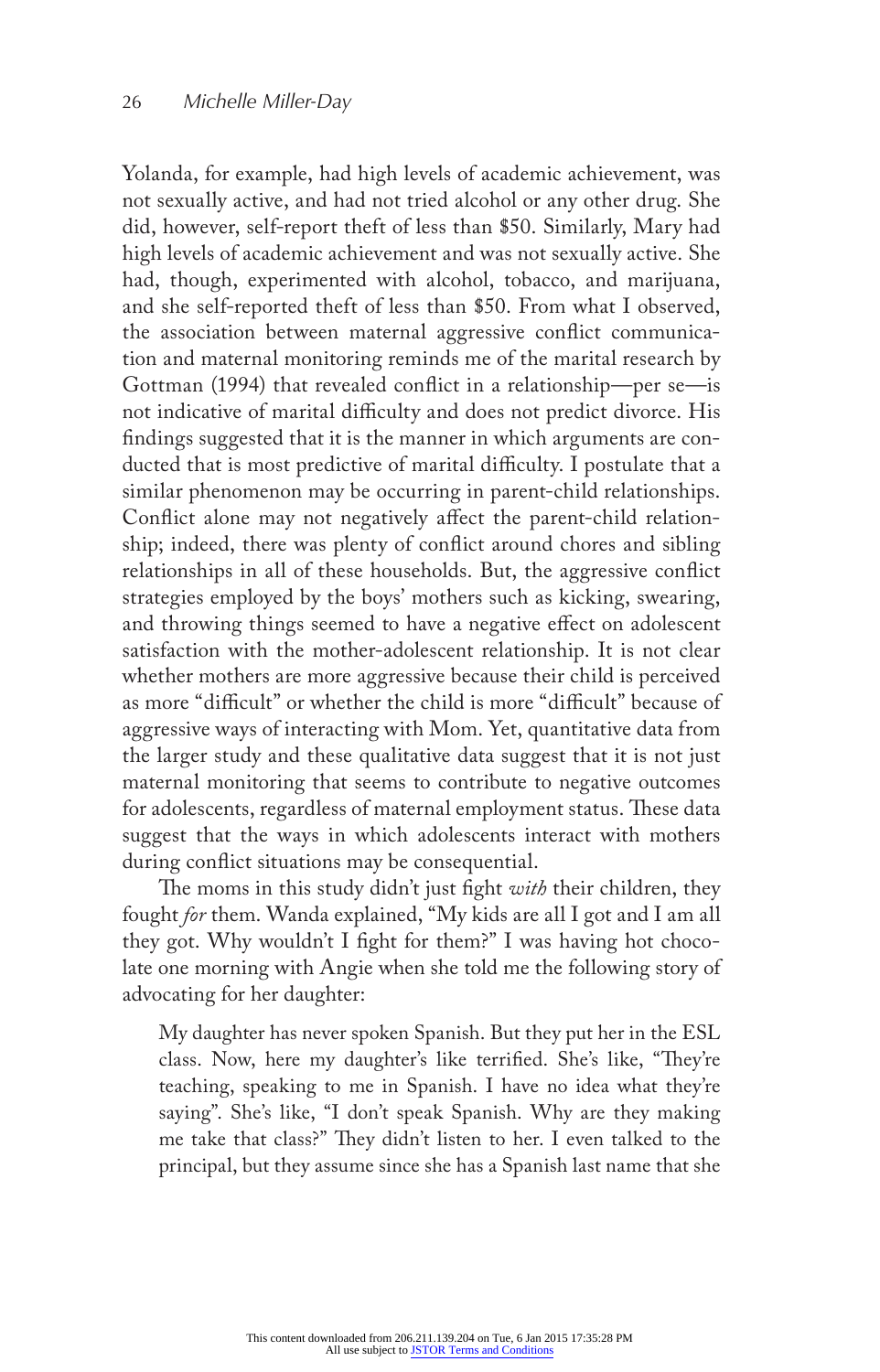speaks it. My daughter's crying everyday. She's like, "Well, they took me to a lower English class and I don't understand why." I see her bringing in her homework, and I see her, you know, I help her out, and she knows maybe like two words in Spanish.

I was told that there's funding available for these English as a Second Language classes and if they can demonstrate a percentile of the school is of Latino descent then they can apply for those special funds, see, to hire another person. That's fine, that's their prerogative. But why should they bring my daughter's grades down to get more money. [She pauses in contemplation.] Make her feel bad to get more money? I tried to help her out, but she's still in that class. Do you know anyone who can help?

Schools were often constructed as adversarial rather than supportive. Even when enlisting the assistance of her school when trying to advocate for her son, Kim discovered that there may be "a fine line between helping and hurting" your child. After several months of visits with Kim and Caiden, I noticed that Caiden would sleep the day away, refuse to go to school, and that he barely ate. When Kim would travel on the bus to her church in an informal (under the table) job, Caiden would not attend school at all. He appeared to me to be depressed. One day I got a call from Kim who was crying. I drove over to her home as quickly as I could, and in a quivering voice she explained,

I took today off from the church and took the bus to his school. I told the principal that Caiden refused to come to school, but it was 'cause he's depressed. He said he would have to go to my house and physically pick my baby up and bring him to school. He called for three security officers to meet him at my house. The one officer had told me that if he gives them a hard time, he would have to handcuff him to bring him in.

They all went to his bedroom and told him to get up. They told him he had four minutes to get ready, and however he looked in those four minutes, that's how he was going to school.

[Caiden] said "I can't go, I still need a haircut. I didn't get my haircut." I said, "gel it down, baby. Go with them."

He didn't argue. He just went with them.

I just wanted to do the right thing. Wouldn't you?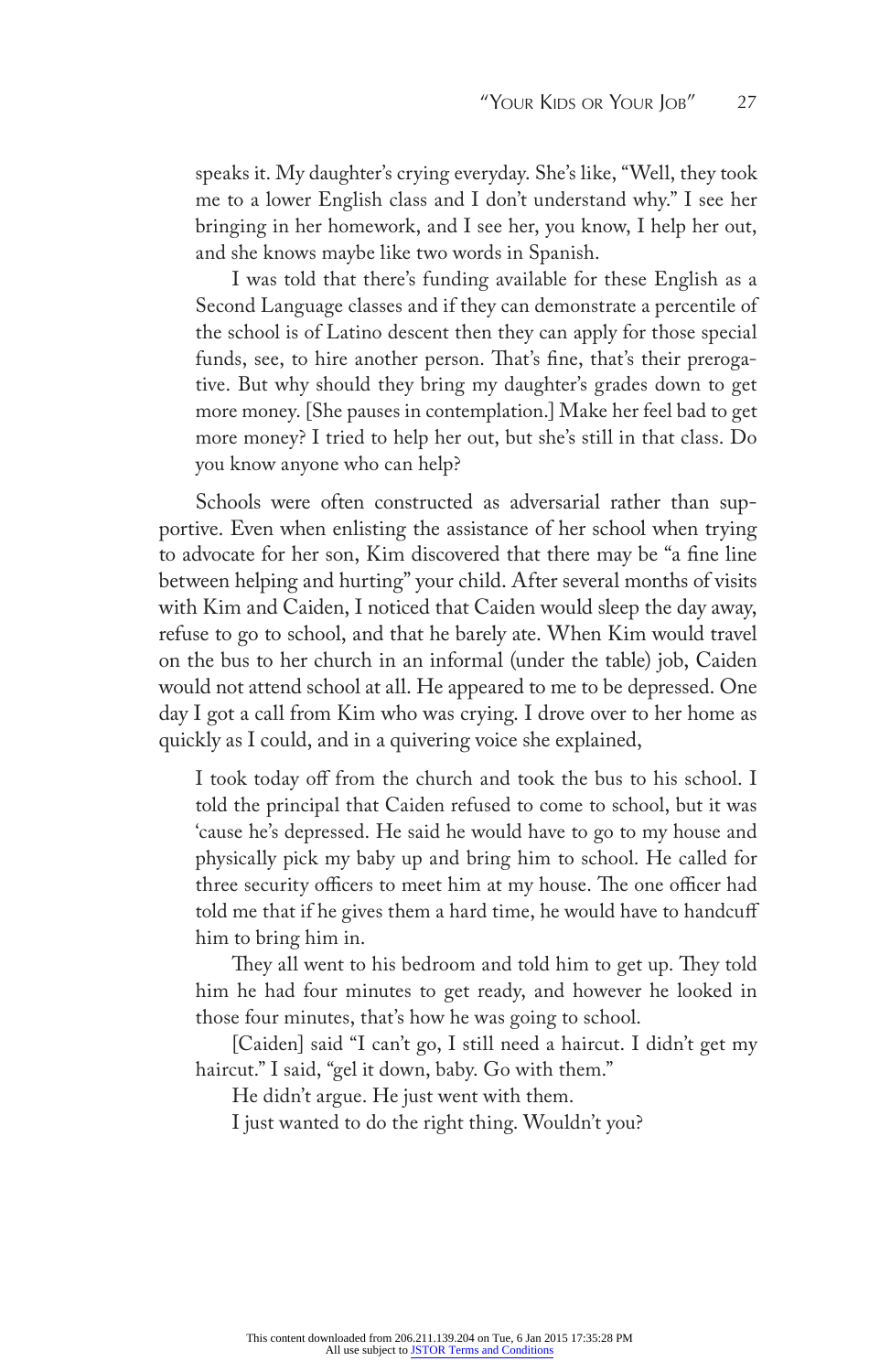All the mothers in this study invested considerable energy in their children. On average, when not employed, these mothers spent five to seven hours per day with their children, and even when doing volunteer or other work, would spend as much time as possible with them, often just watching television together or doing chores. Kim (Family A) monitored her child's activities less often than the other mothers, but she advocated for him as well as she could. In following up with Caiden after the security guard escort incident, he started attending school again, worked with a tutor, and slowly gained back some energy and interest for school. The school counselor worked together with Kim to get Caiden some mental health counseling. My understanding is that this counseling is ongoing.

#### Summary and Conclusions

Informed by research on family process and social constructionism, this study described and examined how four mothers living in the context of poverty navigated low wage employment outside the home and parenting in the face of poverty and cumulative disadvantage. Echoing previous research, this study finds that contexts of poverty may magnify vulnerabilities in mothers and impact their ability to parent effectively (Sharlin & Shamai, 2000). As this study found, environmental risks and a lack of resources may also serve to propel mothers into survivalist mothering, providing care and advocacy, but with firm control.

For most of the mothers in this study, the financial and relational costs of employment outside the home were constructed as "not worth" the income. Because of a lack of transportation, unstable employment opportunities, and unpredictable hours, employment was constructed by most of these women as taking them away from the work that was most important in their world—HOMEwork<sup>2</sup> the work of parenting. All mothers constructed their maternal role as the sole supporter of their children, and other challenges distracted from that role. One of the mothers, Lisa, made what I believe is an excellent point when she said,

Do you know what the difference is though between most parents and [working] poor parents? Most parents work one job with steady hours and can plan their lives. It's not uncertain every day; every darn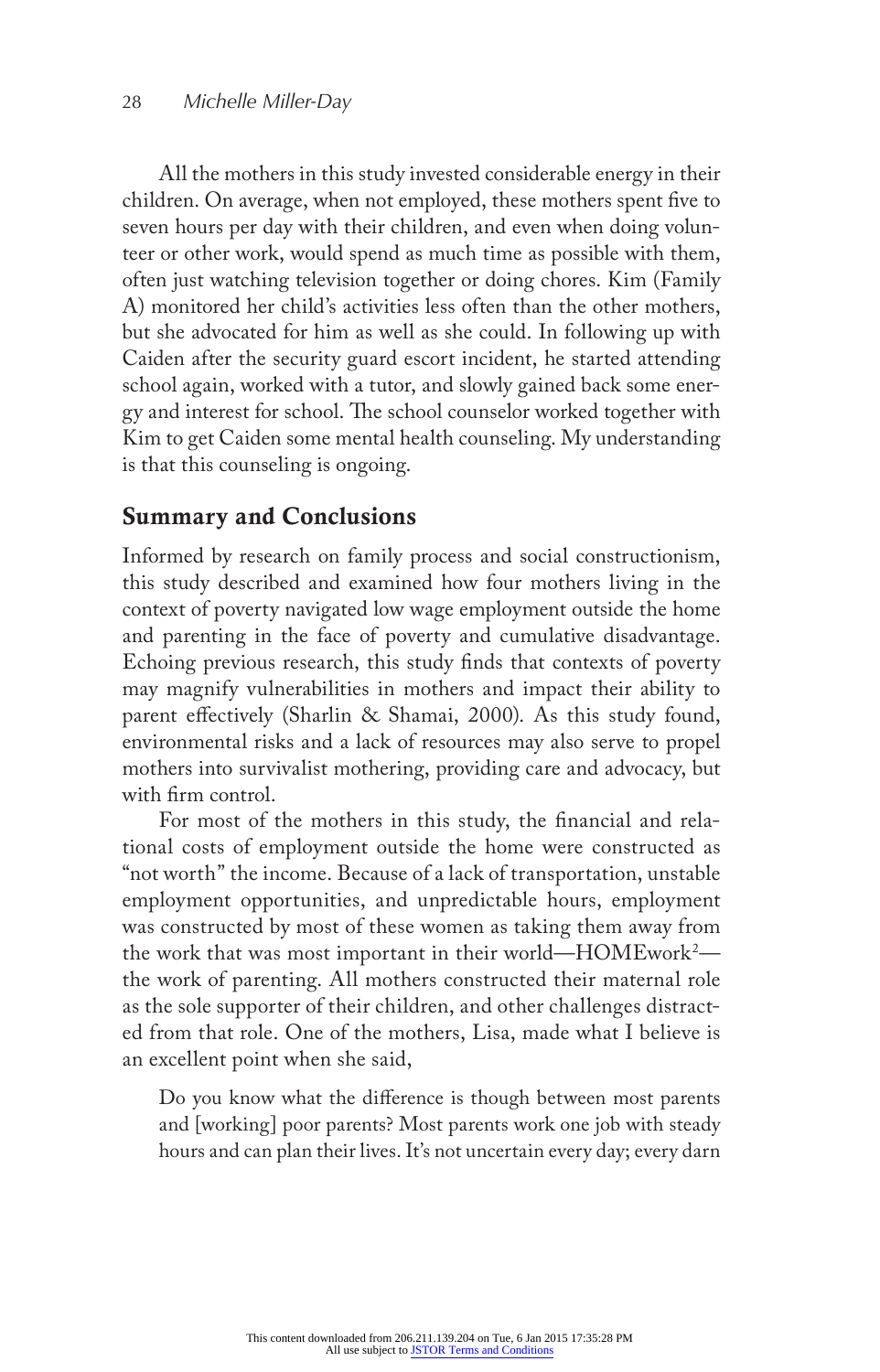month. If their child gets sidetracked while finding his way, there are usually others around to catch him. For us, we work two to three jobs just to put food on the table and our children…well, if *our* children lose their way they fall. They just fall.

For most of these mothers, they made a conscious choice to work in the home providing support for their children, instead of working outside the home in low wage positions. The consequences of that choice were that these mothers learned to work the system and rely on the kindness of strangers and social services. Public housing was the only thing that kept all these families off the streets, but rent was income-based and so any extra jobs or even gifts threatened low rents, dissuading mothers from reporting any extra income.

HOMEwork, the work of parenting, was substantially influenced by living in environments of poverty. Maternal constructions of neighborhood safety and danger shaped the messages they shared with their children, often casting themselves in the role of the protector and monitor, keeping the family safe in the enclave of the household. A child being told not to answer doors because "someone might want to rape you" may serve a powerful function in co-constructing the household as a sanctuary protecting its members from a dangerous external environment. This is not to say that these constructions were not warranted. These neighborhoods did have dangerous elements. The stories told to children and the rules regulating time outside the home served to construct the world outside the household as threatening and the world inside as a haven. Most of these mothers made a significant effort to control and manage a secure household and protect their adolescent from the risks of the neighborhood.

Those women who were survivalist mothers exerted firm control over their adolescents, along with caring and advocacy. Maternal control served to protect the youth from environmental risks, such as violence and drugs, by managing and monitoring what, when, where, and to whom the youth were exposed in this outside world. In these relationships, the "we" of the family was perceived as distinct and separate from the "them" who existed outside the walls of the home. Yet, in those times when harsh realities reached into the home, maternal advocacy attempted to buffer the child from these realities.

Finally, it seems that mother-adolescent conflict communication may be very consequential for understanding how family interaction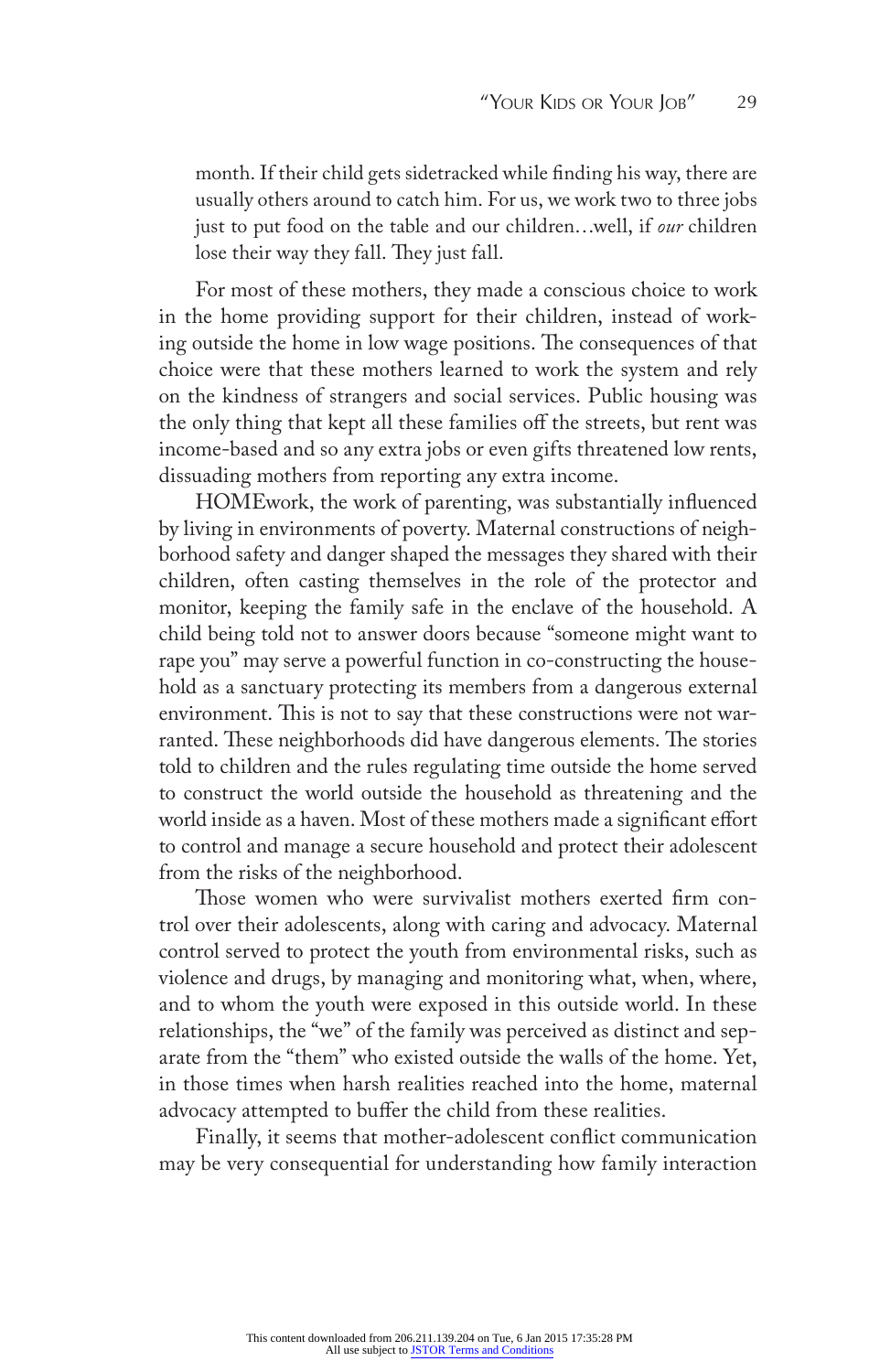influences youth outcomes. In this research, the quantitative analysis from the larger study (Miller-Day & Day, 2010) and this qualitative study reveal that aggression during conflict (e.g., hitting, slapping, swearing) along with low levels of maternal monitoring were linked to problem behaviors such as delinquency for male adolescents as young as 12 years old. Because this is a descriptive study, I cannot be certain that maternal aggression and low levels of maternal monitoring are statistically correlated with problem behaviors for boys; but, this finding is suggestive of a pattern. Perhaps, assertive (rather than aggressive) and vigilant parenting may respect the developmental and emotional needs of the child while protecting him or her from the risks of poverty.

There are no easy answers. For the women and children who participated in this study and helped me see the world from their perspective, home is a powerful place. As a working parent I want to stay home with my children on many days, and on others I need to go to work to get away from the craziness of children, dogs, husband, and the chores that beckon. But I believe that I have choices and that, most of the time, my family benefits from my work outside the home. For mothers such as Kim, Wanda, Lisa, and Yolanda, however, navigating work and parenting in contexts of poverty is much, much more complicated than for those of us living with adequate means. In the end, this study adds to the rich work-life literature in our field (e.g., Buzzanell, 2005; Medved, 2007; Tracy & Rivera, 2010). Although much of the work-life literature illustrates the complexities of work-life issues for middle-class Caucasian women, this study extends the conversation to reflect the experiences of working class, minority women and their adolescent children.

#### **Notes**

- 1 Burgville is a fictional name used to protect the privacy of the participants.
- 2 "HOMEwork" was the title of the ethnodrama that came out of this research. To the participants (and me) this phrase emphasizes that work occurs at home and not just in other workplaces.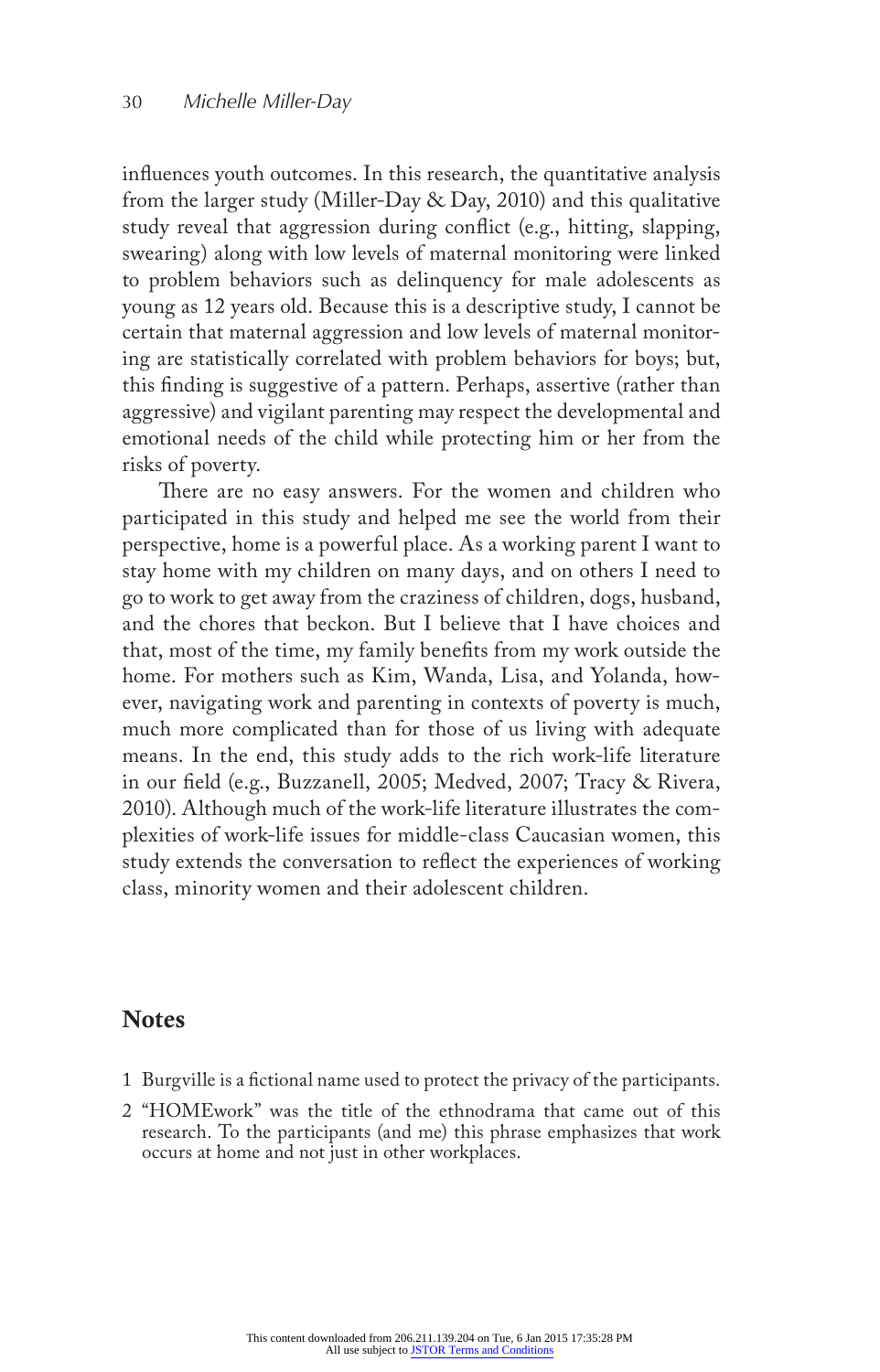#### References

- Abma, J. C., Martinez, G. M., Mosher, W. D., & Dawson, B. S. (2010). Teenagers in the United States: Sexual activity, contraceptive use, and childbearing. *National Survey of Family Growth 2006–2008, Vital and Health Statistics*, Series 23, No. 30.
- Achenbach, T. M., Howell, C. T., Quay, H. C., & Conners, C. K. (1991). National survey of problems and competencies among four to sixteen-year-olds: Parents' reports for normative and clinical samples. *Monographs for the Society for Research in Child Development*, *56*, 1–131.
	- Allen, J. P., & Land, D. (1999). Attachment in adolescence. In J. Cassidy & P. Shaver (Eds.), *Handbook of attachment: Theory, research, and clinical applications* (pp. 319-335). New York: Guilford Press.
- Arditti, J., Burton, L., & Neeves-Botelho, S. (2010). Maternal distress and parenting in the context of cumulative disadvantage. *Family Process*, 49, 142–164.
- Ayers, C. D., Williams, J. H., Hawkins, J. D., Peterson, P. L., Catalano, R. F., &Abbott R. D. (1999). Assessing correlates of onset, escalation, de-escalation, and desistance of delinquent behaviors. *Journal of Quantitative Criminology*, *15*, 277–306.
	- Berkman L., & Kawachi, I. (2000). *Social epidemiology*. New York: Oxford University Press.
	- Blank, R., & Haskins, R. (Eds.) (2002). *The new world of welfare*. Washington, DC: Brookings Institution.
- Blumer, H. (1954). What is wrong with social theory? *American Sociological Review*, *18*, 3–10.
	- Blumer, H. (1969). *Symbolic interactionism: Perspective and method.* New York: Prentice Hall.
	- Bowen, G. A. (2006). Grounded theory and sensitizing concepts. *International Journal of Qualitative Methods*, *5*(3), 1–9.
	- Brooks, J., Hair, E., & Zaslow, M. (2001). *Welfare reform's impact on adolescents: Early warning signs*. Research brief. Washington, DC: Child Trends.
	- Buzzanell, P. M. (2005). The good working mother: Managerial women's sensemaking and feelings about work-family issues. *Communication Studies*, *56*, 261–285.
	- Coley, R. L., Bachman, H. J., Votruba-Drzal, E., Lohman, B. J., & Li-Grining, C. P. (2007). Maternal welfare and employment experiences and adolescent well-being: Do mothers' human capital characteristics matter? *Children and Youth Services Review*, *29*, 193–215.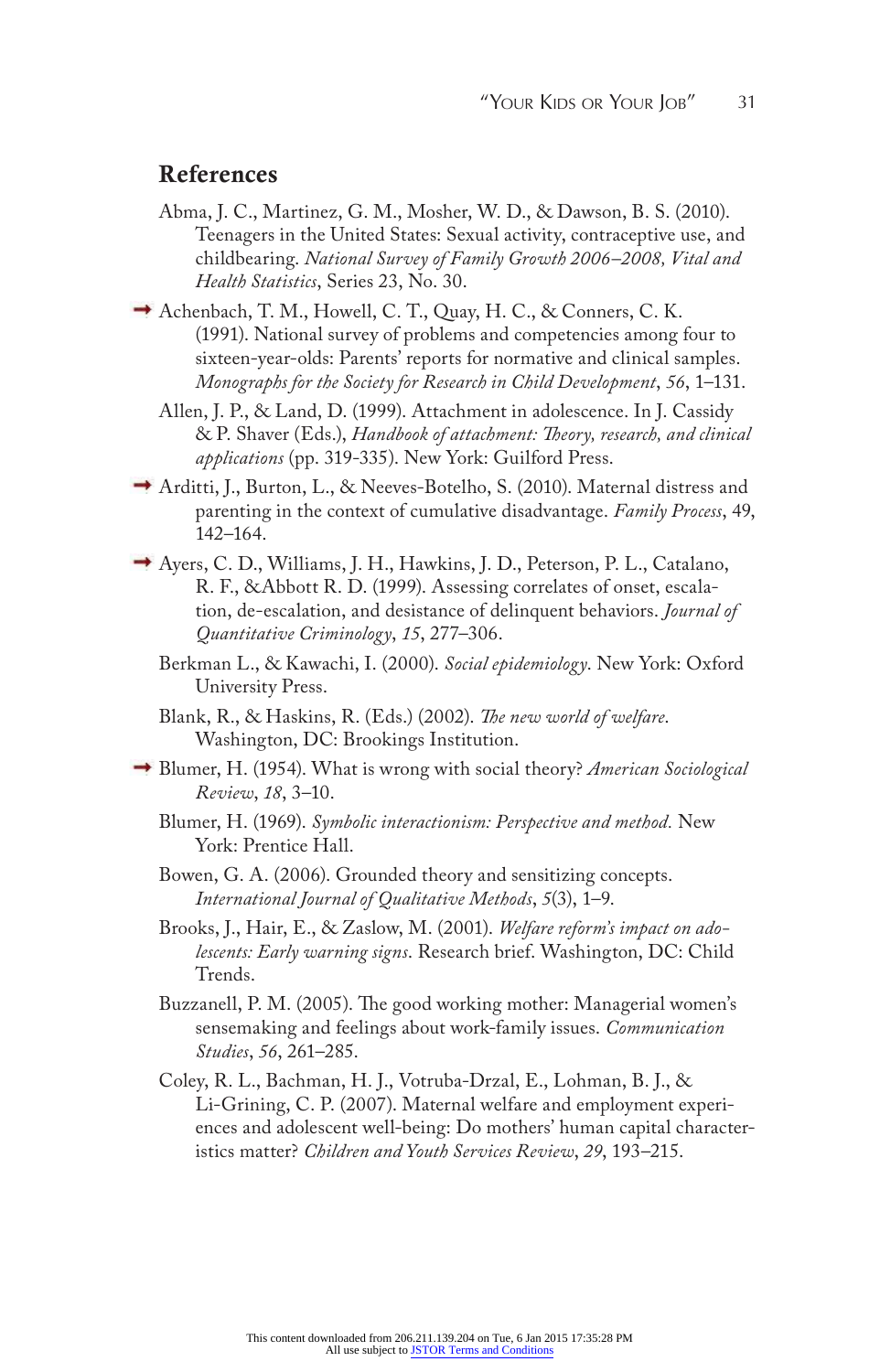- Compas, B. E., Ey, S., & Grant, K. (1993). Taxonomy, assessment, and diagnosis of depression during adolescence. *Psychological Bulletin*, *114*, 323–344.
	- Conger, R. D., Conger, K. J., & Elder, G. (1997). Family economic hardship and adolescent academic performance: Mediating and moderating processes. In G. Duncan & J. Brooks-Gunn (Eds.), *Consequences of growing up poor* (pp. 288–310). New York: Russell Sage Foundation.
	- Cummings, E. M., & Davies, P. T. (2010). *Marital conflict and children: An emotional security perspective*. New York: Guilford Press.
	- Davis, M. Z. (1986). Observation in natural settings. In W. C. Chenitz & J. M. Swanson (Eds.), *From practice to grounded theory* (pp. 48–65). Menlo Park, CA: AddisonWesley.
	- Davies, P. T., Cummings, E. M., & Winter, M. A. (2004). Pathways between profiles of family functioning, child security in the interparental subsystem, and child psychological problems. *Development and Psychopathology*, *16*, 525–550.
	- Davies, P. T., Sturge-Apple, M. L., & Martin, M. J. (2011). *Family discord and child health: An emotional security formulation*. Paper presented at the PSU Symposium on Family Issues. University Park, PA.
	- Duncan, G. J., & Chase-Lansdale, P. L. (2001). Welfare reform and children's well-being. In R.M. Blank & R. Haskins (Eds.), *The new world of welfare* (pp. 391–417). Washington, DC: Brookings Institution Press.
- → Duncan, G. J., & Brooks-Gunn, J. (2000). Family poverty, welfare reform, and child development. *Child Development*, *71*, 188–196.
- Evans G. W. (2004). The environment of childhood poverty. *American Psychologist, 59*, 77– 92.
	- Fremstad, S. (2004, January 30). *Recent welfare reform research findings: Implications for TANF reauthorization and state TANF policies*. Center on Budget and Policy Priorities. Available at http://www.cbpp.org
	- Gittelsohn, J., Shankar, A., Ram, R., Gnywali, T., & West, K. (1997). Estimating reactivity and its effects in direct observation studies of health behavior. *Human Organization*, *56*, 182–189.
	- Glaser, B. G. (1978). *Theoretical sensitivity: Advances in the methodology of grounded theory*. Mill Valley, CA: Sociology Press.
	- Gottman, J. M. (1994). *What predicts divorce? The relationship between marital processes and marital outcomes*. Hillsdale, NJ: Erlbaum.
- Griffin, K. W., Botvin, G. J., Scheier, L. M., Diaz, T., & Miller, N. L. (2000). Parenting practices as predictors of substance use, delinquency,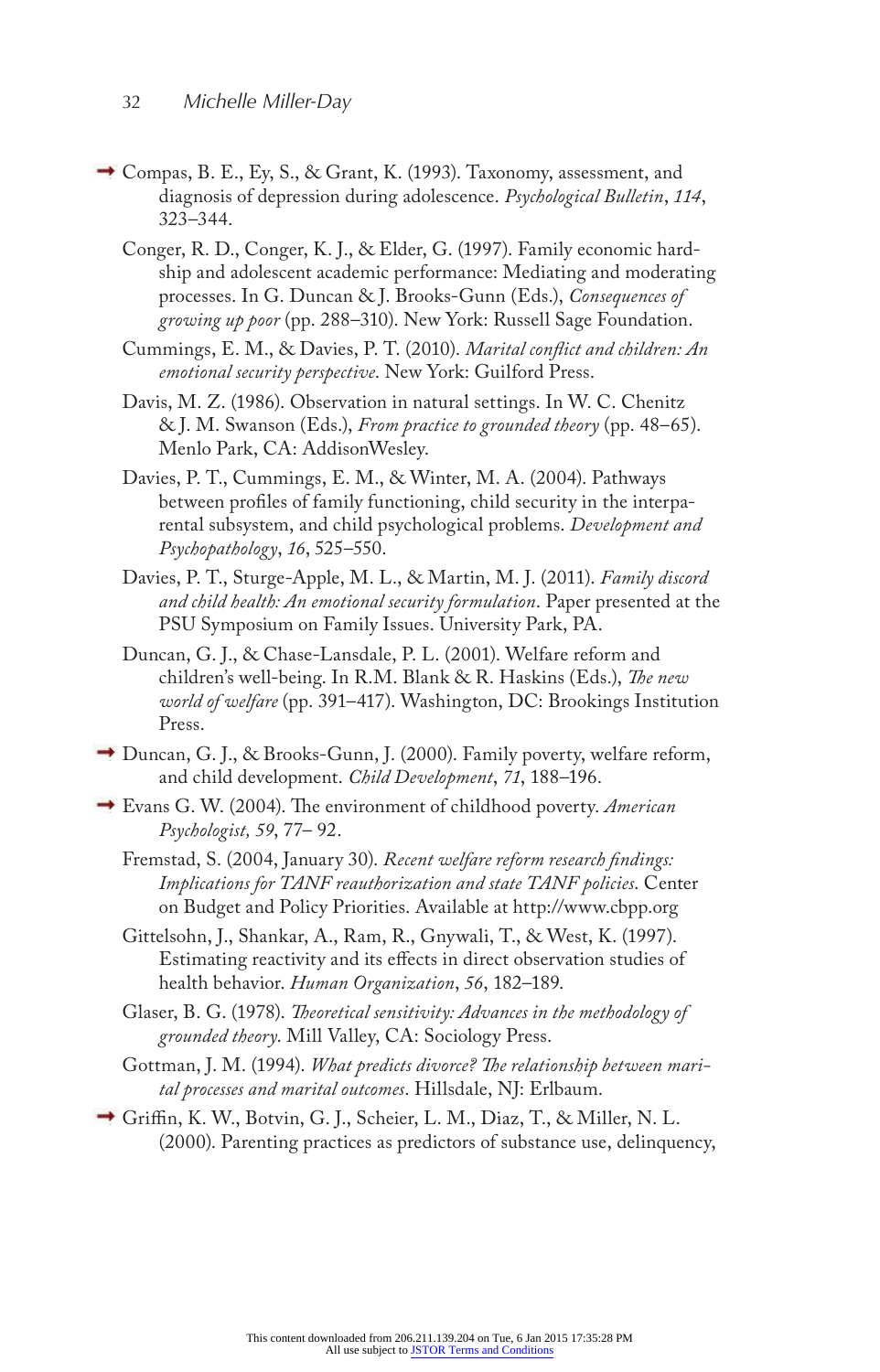and aggression among urban minority youth: Moderating effects of family structure and gender. *Psychology of Addictive Behaviors*, *14*, 174–184.

- Hacking, I. (1999). *The social construction of what?* Cambridge, MA: Harvard University Press.
- Hastings, J., Taylor, S., & Austin, M. J. (2005). The status of low-income families in the post welfare reform environment: Mapping the relationships between poverty and family. *Journal of Health and Social Policy*, *21*(1), 33–63.
- Hildebrandt, E., & Stevens, P. E. (2009). Impoverished women with children and no welfare benefits: The urgency of researching failures of temporary assistance for needy families. *American Journal of Public Health*, *99*, 793–801.
- Hsueh, J., & Yoshikawa, H. (2007). Working nonstandard schedules and variable shifts in low-income families: Associations with parental psychological well-being, family functioning, and child well-being. *Developmental Psychology*, *43*, 620–632.
	- Hurston, Z. N. (1942). *Dust tracks on a road*. Philadelphia: Lippencott.
	- Jacob, T., Tennenbaum, D., Seilhamer, R. A., Bargiel, K., & Sharon, T. (1994). Reactivity effects during naturalistic observation of distressed and nondistressed families. *Journal of Family Psychology*, *8*, 354–363.
	- Jacobson, K. C., & Crockett, L. J. (2000). Parental monitoring and adolescent adjustment: An ecological perspective. *Journal of Research on Adolescence*, *10*, 65–97.
	- Jarrett, R. L., & Burton, L. M. (1999). Dynamic dimensions of family structure in low-income African-American families: Emergent themes in qualitative research. *Journal of Comparative Family Studies*, *30*, 177–187.
- Johnson, S. M., & Bolstad, O. D. (1975). Reactivity to home observation: A comparison of audio recorded behavior with observers present or absent. *Journal of Applied Behavior Analysis*, *8*, 181–185.
- Kalil, A., & Eccles, J. S. (1998). Does welfare affect family processes and adolescent adjustment? *Child Development*, *69*, 1597–1613.
	- Kazdin, A. E. (1989). Developmental differences in depression. *Advances in Clinical Child Psychology*, *12*, 193–219.
- Kaushal, N., Gao, Q., & Waldfogal, J. (2007). Welfare reform and family expenditures: How are single mothers adapting to the new welfare and work regime? *Social Service Review*, *81*, 369–396.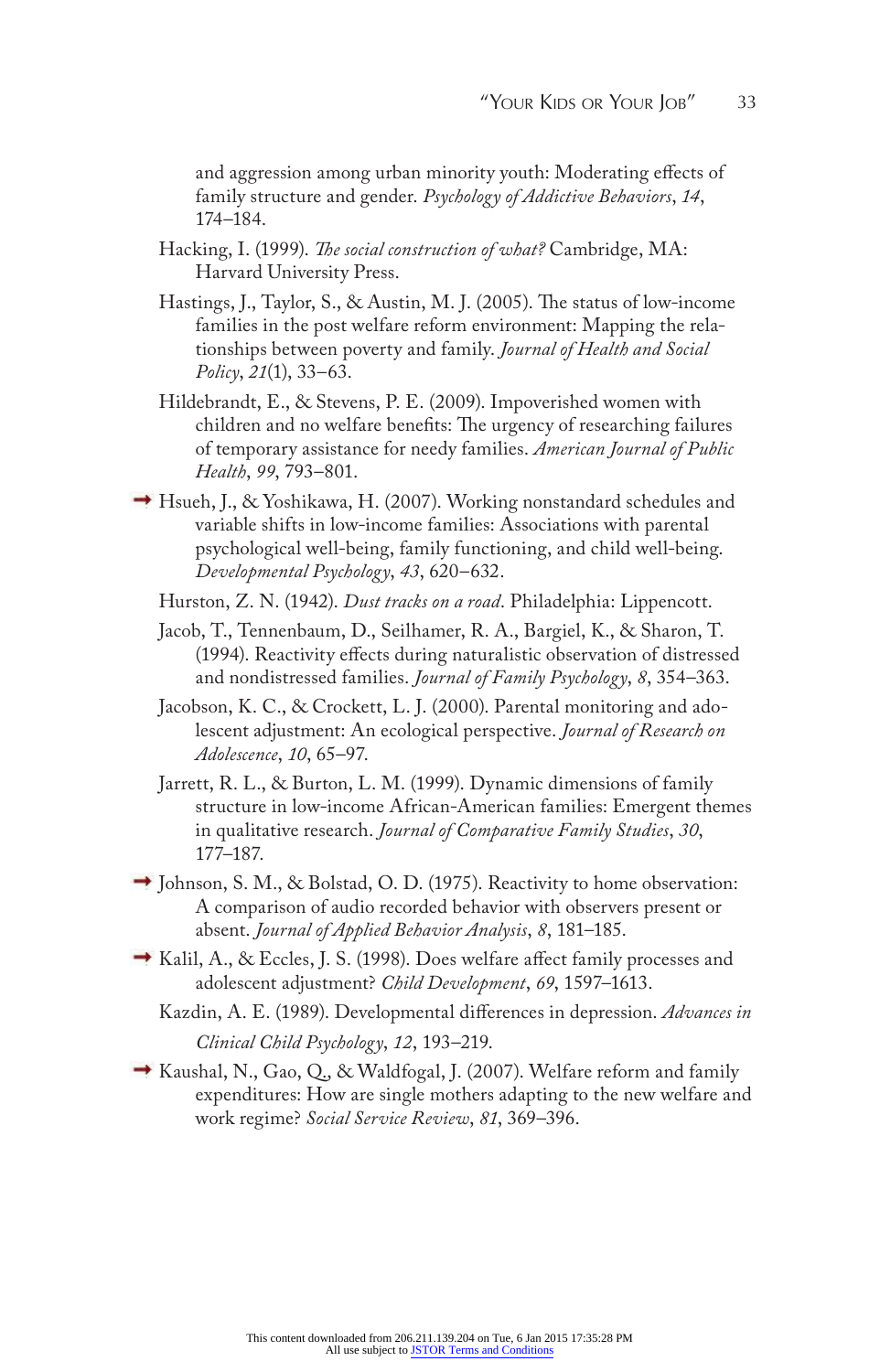- Knitzer, J. (2000). *Promoting resilience: Helping young children and parents affected by substance abuse, domestic violence, and depression in the context of welfare reform*. New York: National Center for Children in Poverty.
- Lareau, A. (2003). *Unequal childhoods: Class, race, and family life*. Berkeley: University of California Press.
- Marvasti, A. B. (2004). *Qualitative research in sociology: An introduction*. London: Sage.
- McLoyd, V. C. (1998). Socioeconomic disadvantage and child development. *American Psychologist*, *53*, 185–204.
	- Medved, C. E. (2007). Investigating family labor in communication studies: Threading across historical and contemporary discourses. *Journal of Family Communication*, *7*, 225–243.
	- Merton, R. (1975). Structural analysis in sociology. In P. Blau (Ed.), *Approaches to the study of social structure* (pp. 21–52). New York: Free Press.
	- Miller-Day, M. (2004, November). *Maternal work transitions, family communication, and adolescent adjustment*. Paper presented at the National Communication Association convention. Chicago.
	- Miller-Day, M., & Day, L. E. (2010, November). *Family dynamics and delinquency: Beyond attachment*. Paper presented at the American Society of Criminology conference. San Francisco.
	- Miller-Day, M., & Kam, J. (2010). More than just openness: Developing and validating a measure of targeted parent-child communication about alcohol. *Health Communication*, *25*, 293–302.
	- Miller-Day, M., & McManus, T. (2009). Work-family dynamics and parent-adolescent communication in working poor families. In T. Socha & G. Stamp (Eds.), *Parents and children communicating with society: Managing relationships outside the home* (pp. 56–79). Mahwah, NJ: Erlbaum.
	- Mishel, L., Berstein, J., & Boushey, H. (2003) *The state of working America, 2002/2003*. New York: Cornell University Press.
	- Morris, P. A., Huston, A. C., Duncan, G. J., Crosby, D. A., & Bos, J. M. (2001). *How welfare and work policies affect children: A synthesis of research*. New York: Manpower Demonstration Research Corporation.
	- O'Connor, A. (2001). *Poverty knowledge: Social science, social policy, and the poor in twentieth century U.S. history*. Princeton, NJ: Princeton University Press.
- Oetting, E. R., & Beauvais, F. (1990). Adolescent drug use. Findings of national and local survey. *Journal of Consulting and Clinical Psychology*, *58*, 385–394.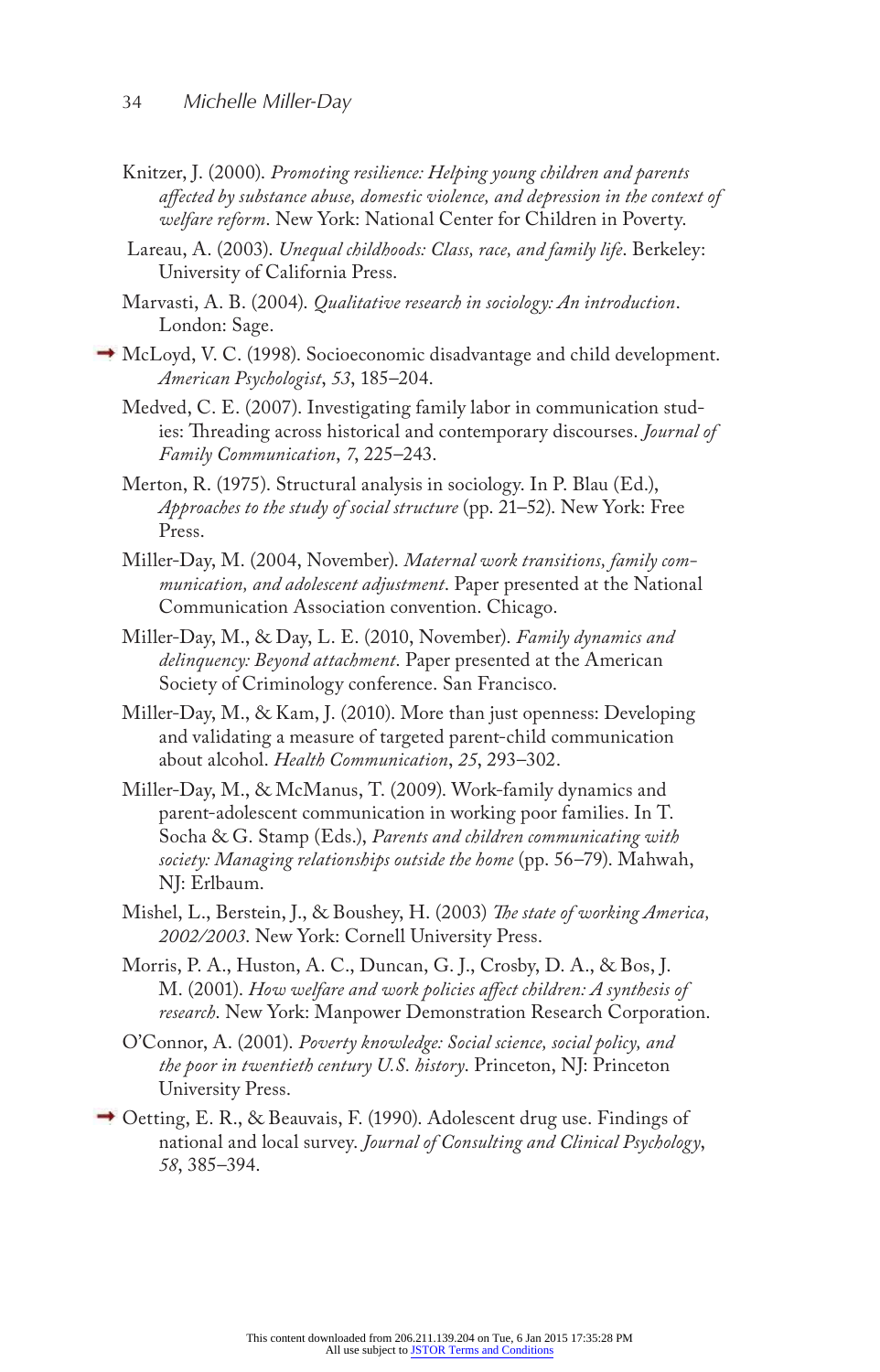- O'Neil, J., & Hill, A. M. (2003). *Gaining ground, moving up: The change in the economic status of single mothers under welfare reform*. New York: Center for Civic Innovation.
- Padgett, D. K. (2004). Coming of age: Theoretical thinking, social responsibility, and a global perspective in qualitative research. In D. K. Padgett (Ed.), *The qualitative research experience* (pp. 297–315). Belmont, CA: Wadsworth/Thomson.
- Paterson, B. (1994). A framework to identify reactivity in qualitative research. *Western Journal of Nursing Research*, *16*, 301–316.
- Patton, M. Q. (2002). *Qualitative research and evaluation methods* (3rd ed.).Thousand Oaks, CA: Sage.
- Personal Responsibility and Work Opportunity Reconciliation Act of 1996. (1996). Pub. L. No. 104–193, 110 Stat. 2105.
- Repetti, R. L., Robles, T. F., & Reynolds, B. M. (2011). Allostatic processes in the family. *Development and Psychopathology*, *23*, 921–938.
- Ripple, C. H., & Luthar, S. S. (2000). Academic risk among inner-city adolescents: The role of personal attributes. *Journal of School Psychology*, *38*, 277–298.
- Seidman, E., Aber, J. L., Allen, L., & French, S. E. (1996). The impact of the transition to high school on the self-esteem and perceived social context of poor urban youth. *American Journal of Community Psychology*, *24*, 489–515.
	- Sharlin, S. A., & Shamai, M. (2000). *Therapeutic intervention with poor, unorganized families: From distress to hope*. New York: Haworth Press.
	- Tracy, S. J., & Rivera K. D. (2010). Endorsing equity and applauding stayat-home moms: How male voices on work-life reveal aversive sexism and flickers of transformation. *Management Communication Quarterly*, *24*, 3–43.
- Walsh, F. (2002). A family resilience framework: Innovative practice applications. *Family Relations*, *51*, 130–137.
	- Wertheimer, R. F. (1999). *Working poor families with children*. Washington, DC: ChildTrends.
- Wills, T. A., McNamara, G., Vaccaro, D., & Hinkey, A. E. (1996). Escalated substance use: A longitudinal grouping analysis from early to middle adolescence. *Journal of Abnormal Psychology*, *105*, 166–180.
	- Youniss, J., Yates, M., & Su, Y. (1997). Social integration into peer and adult society: Community service and marijuana use in high school seniors. *Journal of Adolescent Research*, *12*, 245–262.
	- Ziliak, J. P. (Ed.) (2009). *Welfare reform and its long-term consequences for America's poor*. New York: Cambridge University Press.